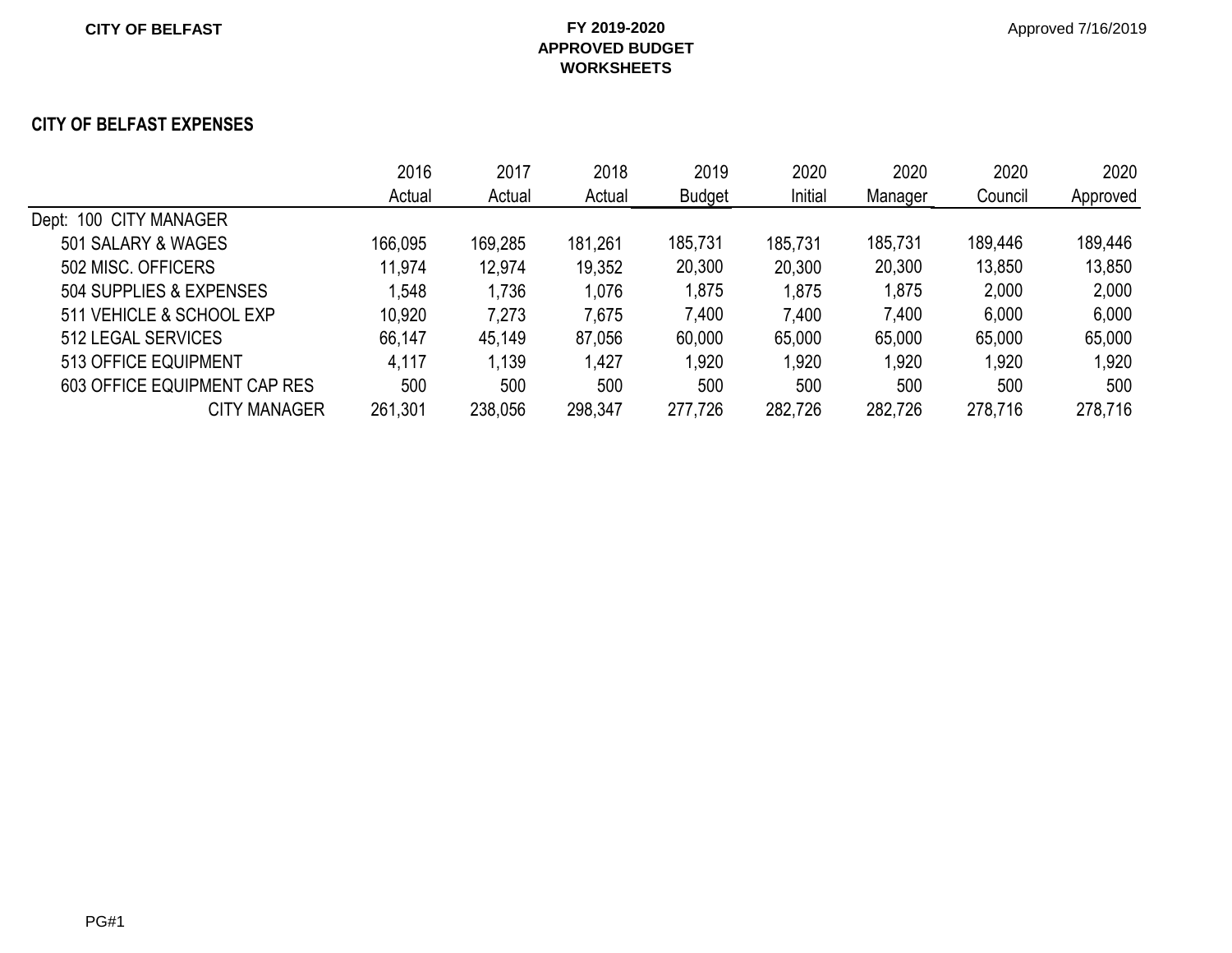|                                 | 2016    | 2017    | 2018    | 2019          | 2020    | 2020    | 2020    | 2020     |
|---------------------------------|---------|---------|---------|---------------|---------|---------|---------|----------|
|                                 | Actual  | Actual  | Actual  | <b>Budget</b> | Initial | Manager | Council | Approved |
| Dept: 110 FINANCE               |         |         |         |               |         |         |         |          |
| 501 SALARY & WAGES              | 100,812 | 107,560 | 83,504  | 96,945        | 96,945  | 96,945  | 98,884  | 98,884   |
| 503 UNSCHEDULED OVERTIME        | 215     | 230     |         | 250           | 250     | 250     |         |          |
| 504 SUPPLIES & EXPENSES         | 4,699   | 3,277   | 3,079   | 3,700         | 3,700   | 3,700   | 2,700   | 2,700    |
| 505 MISC. EXPENSES              | 11,821  | 14,070  | 12,947  | 13,000        | 13,000  | 13,000  | 12,400  | 12,400   |
| 508 COMPUTER SUPPLIES           | 1,482   | 1,359   | 567     | 600           | 600     | 600     |         |          |
| 509 COMPUTER SUPPORT & TRAINING | 7,398   | 7,518   | 3,827   | 5,000         | 5,000   | 5,000   | 5,000   | 5,000    |
| 510 MUNICIPAL AUDIT             | 26,900  | 26,000  | 28,650  | 28,500        | 29,000  | 29,000  | 29,000  | 29,000   |
| 513 OFFICE EQUIPMENT            | .654    | 1,412   | 1,239   | 2,300         | 2,300   | 2,300   | 1,800   | 1,800    |
| 603 OFFICE EQUIPMENT CAP RES    | 500     | 500     | 500     |               | 500     | 500     |         |          |
| <b>FINANCE</b>                  | 155,481 | 161,926 | 134,313 | 150,295       | 151,295 | 151,295 | 149,784 | 149,784  |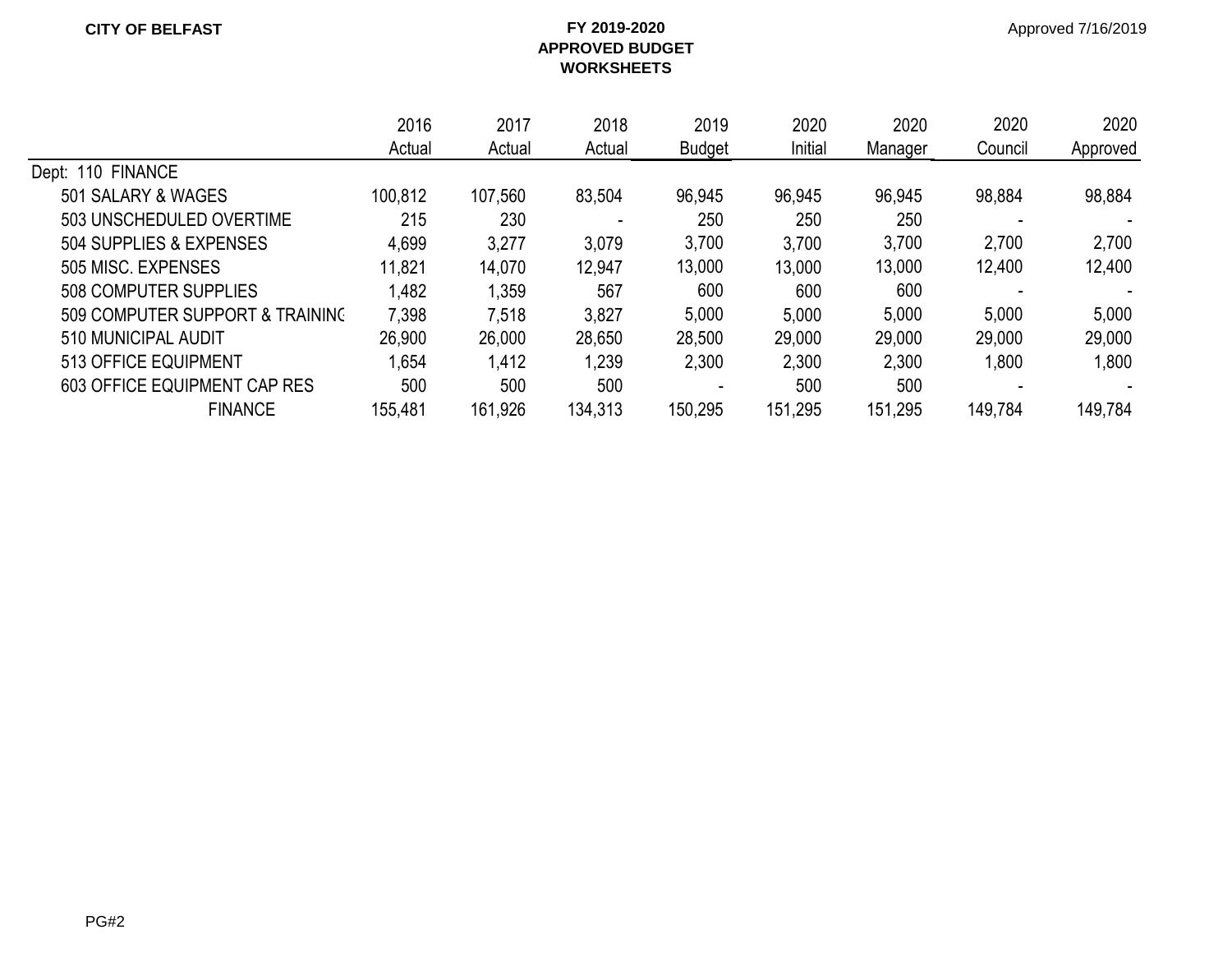|                                 | 2016    | 2017    | 2018    | 2019          | 2020    | 2020    | 2020    | 2020     |
|---------------------------------|---------|---------|---------|---------------|---------|---------|---------|----------|
|                                 | Actual  | Actual  | Actual  | <b>Budget</b> | Initial | Manager | Council | Approved |
| Dept: 120 ASSESSING             |         |         |         |               |         |         |         |          |
| 501 SALARY & WAGES              | 100,353 | 107,606 | 114,543 | 116,792       | 126,000 | 120,000 | 123,049 | 123,049  |
| 504 SUPPLIES & EXPENSES         | 1,207   | 2,344   | 416     | 3,000         | 3,000   | 3,000   | 2,400   | 2,400    |
| 509 COMPUTER SUPPORT & TRAINING | 7,379   | 8,187   | 11,293  | 16,900        | 13,893  | 13,893  | 12,393  | 12,393   |
| 511 VEHICLE & SCHOOL EXP        | 5,870   | 6,671   | 5,026   | 6,800         | 7,300   | 6,100   | 5,200   | 5,200    |
| 513 OFFICE EQUIPMENT            |         | 657     | 669     | 700           | 700     | 700     | 700     | 700      |
| 603 OFFICE EQUIPMENT CAP RES    | 500     | 500     | 500     | 500           | 500     | 500     |         |          |
| <b>ASSESSING</b>                | 115,309 | 125,964 | 132,447 | 144,692       | 151,393 | 144,193 | 143,742 | 143,742  |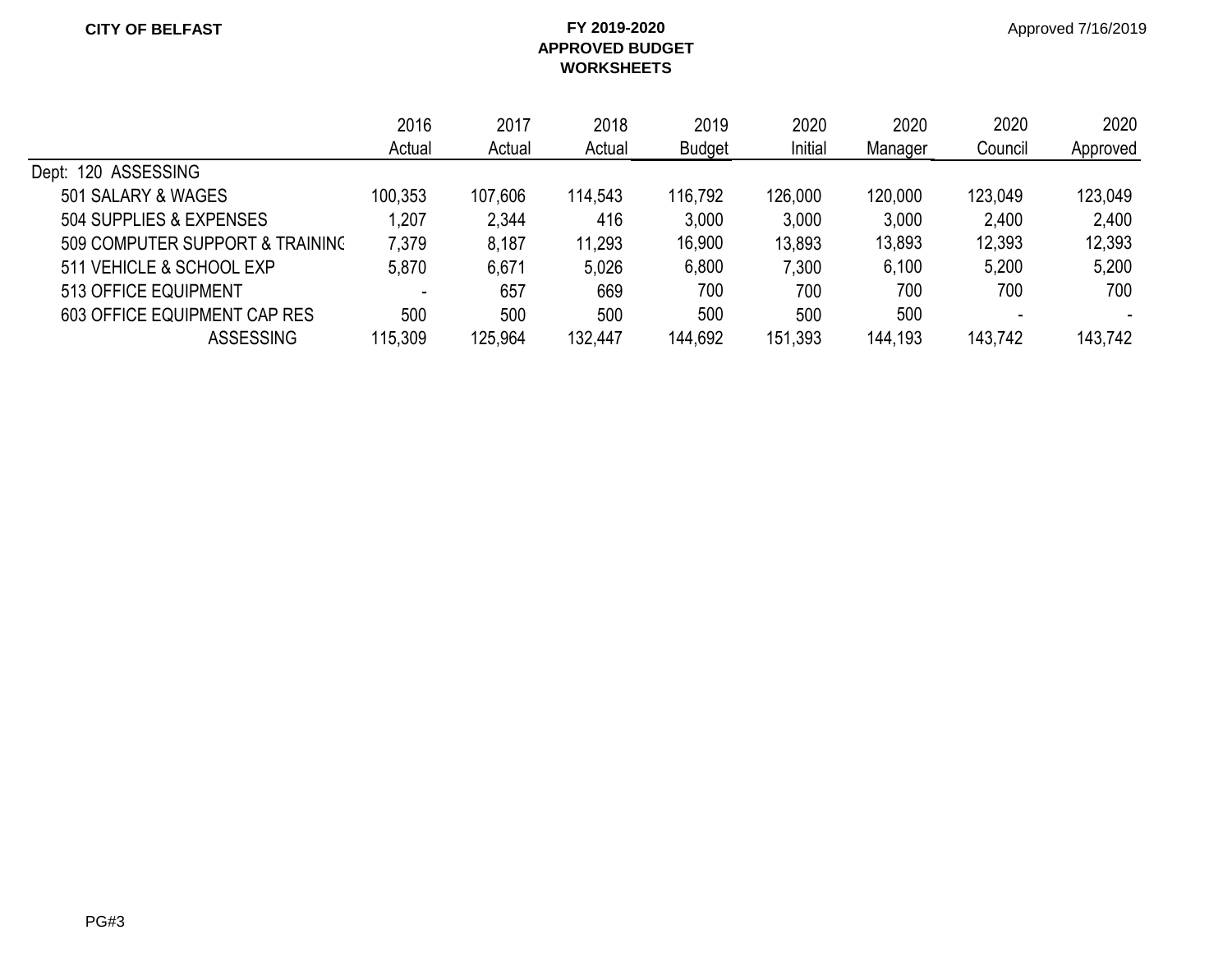|                                 | 2016    | 2017    | 2018    | 2019          | 2020    | 2020    | 2020    | 2020     |
|---------------------------------|---------|---------|---------|---------------|---------|---------|---------|----------|
|                                 | Actual  | Actual  | Actual  | <b>Budget</b> | Initial | Manager | Council | Approved |
| Dept: 130 CITY CLERK            |         |         |         |               |         |         |         |          |
| 501 SALARY & WAGES              | 149,542 | 153,062 | 155,736 | 149,033       | 165,914 | 153,360 | 169,233 | 169,233  |
| 503 UNSCHEDULED OVERTIME        | 286     | 355     | 83      | 200           | 200     | 200     |         |          |
| 504 SUPPLIES & EXPENSES         | 2,082   | 1,658   | 3,058   | 3,500         | 3,700   | 3,700   | 3,700   | 3,700    |
| 505 MISC, EXPENSES              | 2,775   | 3,621   | 2,785   | 2,000         | 2,785   | 2,785   | 885     | 885      |
| 506 POSTAGE                     | 9,650   | 11,143  | 12,000  | 12,000        | 12,000  | 12,000  | 12,000  | 12,000   |
| <b>507 COMMITTEE SUPPORT</b>    |         |         |         | 150           | 150     | 150     |         |          |
| 508 COMPUTER SUPPLIES           | 1,489   | 1,544   | 430     | 200           | 200     | 200     | 100     | 100      |
| 509 COMPUTER SUPPORT & TRAINING |         |         | 6,515   | 7,500         | 7,629   | 7,629   | 7,629   | 7,629    |
| 513 OFFICE EQUIPMENT            | 967     | 1,759   | 1,337   | 2,170         | 2,500   | 2,500   | 2,500   | 2,500    |
| 603 OFFICE EQUIPMENT CAP RES    |         | 500     | 500     | 1,000         | 1,000   | 500     |         |          |
| 631 RECORDS RESTORATION         |         | 5,365   |         | 2,500         | 2,500   | 2,500   |         |          |
| 674 CODIFICATION                | 1,195   | 1,195   | 2,963   | 6,000         | 4,000   | 4,000   | 4,000   | 4,000    |
| <b>CITY CLERK</b>               | 167,986 | 180,202 | 185,407 | 186,253       | 202,578 | 189,524 | 200,047 | 200,047  |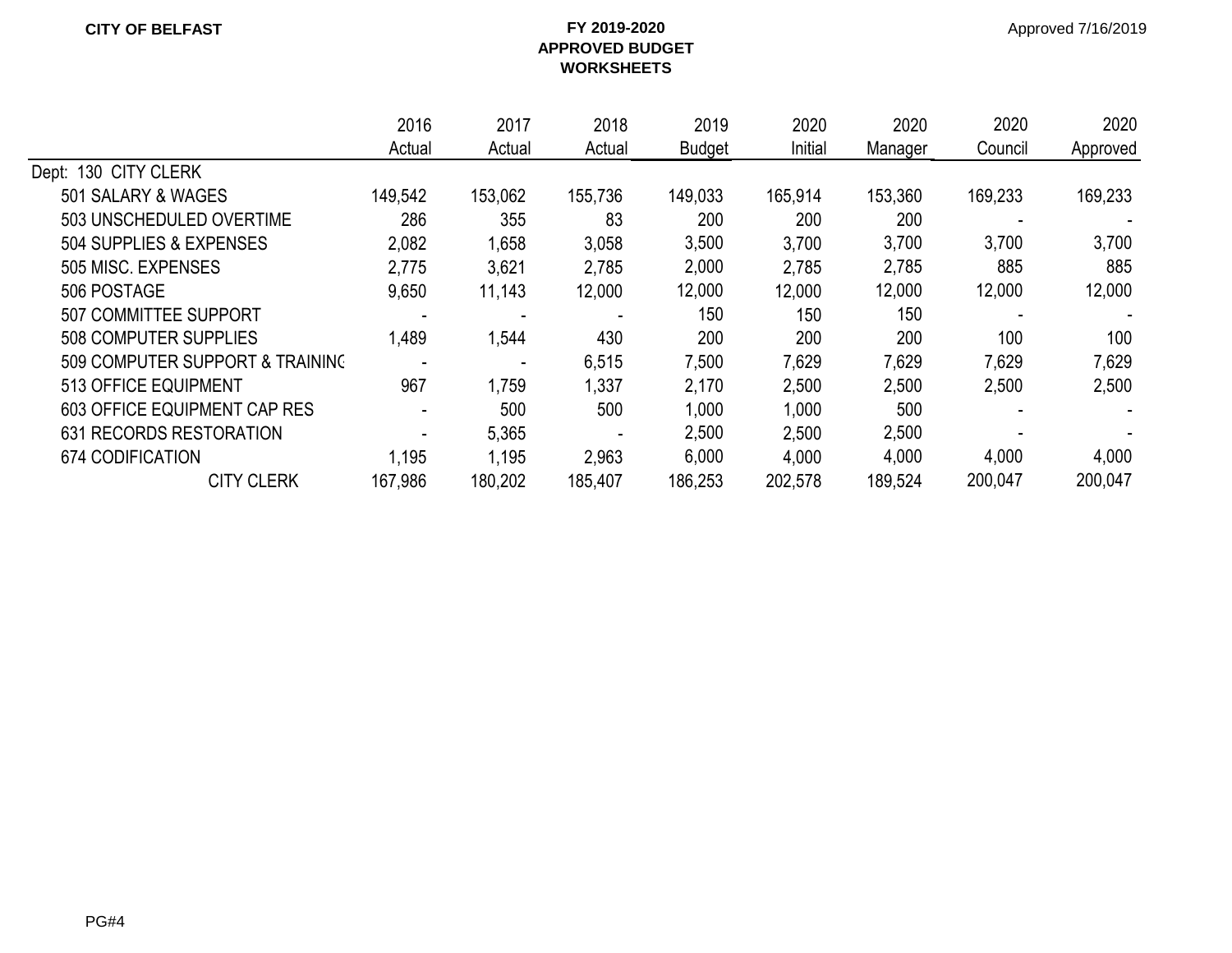|                                | 2016    | 2017    | 2018    | 2019          | 2020    | 2020    | 2020    | 2020     |
|--------------------------------|---------|---------|---------|---------------|---------|---------|---------|----------|
|                                | Actual  | Actual  | Actual  | <b>Budget</b> | Initial | Manager | Council | Approved |
| Dept: 140 CITY BLDG MAINT      |         |         |         |               |         |         |         |          |
| 501 SALARY & WAGES             | 37,357  | 38,771  | 40,552  | 41,419        | 41,419  | 41,419  | 42,248  | 42,248   |
| 511 VEHICLE & SCHOOL EXP       | 2,020   | 2,287   | 2,117   | 2,000         | 2,000   | 2,000   | 2,200   | 2,200    |
| 515 ELECTRICITY                | 15,798  | 16,193  | 15,538  | 16,000        | 16,000  | 16,000  | 16,000  | 16,000   |
| 516 HEATING FUEL               | 7,731   | 4,876   | 6,961   | 8,700         | 8,700   | 8,700   | 8,700   | 8,700    |
| 517 TELEPHONES/INTERNET        | 8,707   | 8,840   | 6,090   | 8,000         | 8,000   | 8,000   | 7,000   | 7,000    |
| 518 WATER                      | 2,122   | 2,122   | 2,122   | 2,100         | 2,100   | 2,100   | 2,100   | 2,100    |
| 519 CLEANING SUPPLIES          | 1,419   | 1,912   | 2,237   | ,900          | 1,900   | 1,900   | 1,900   | 1,900    |
| 520 BLDG MAINT, REPAIRS & MISC | 18,491  | 20,881  | 15,752  | 16,500        | 16,500  | 16,500  | 16,500  | 16,500   |
| 524 CLEANING CONTRACT          | 7,975   | 8,700   | 8,700   | 9,300         | 9,300   | 9,300   | 9,300   | 9,300    |
| 837 IT SERVICES                |         | 27,876  | 21,121  | 30,000        | 52,372  | 52,372  | 52,372  | 52,372   |
| 867 SHARED TECHNOLOGY          |         |         |         |               |         |         |         |          |
| <b>CITY BLDG MAINT</b>         | 101,620 | 132,457 | 121,190 | 135,919       | 158,291 | 158,291 | 158,320 | 158,320  |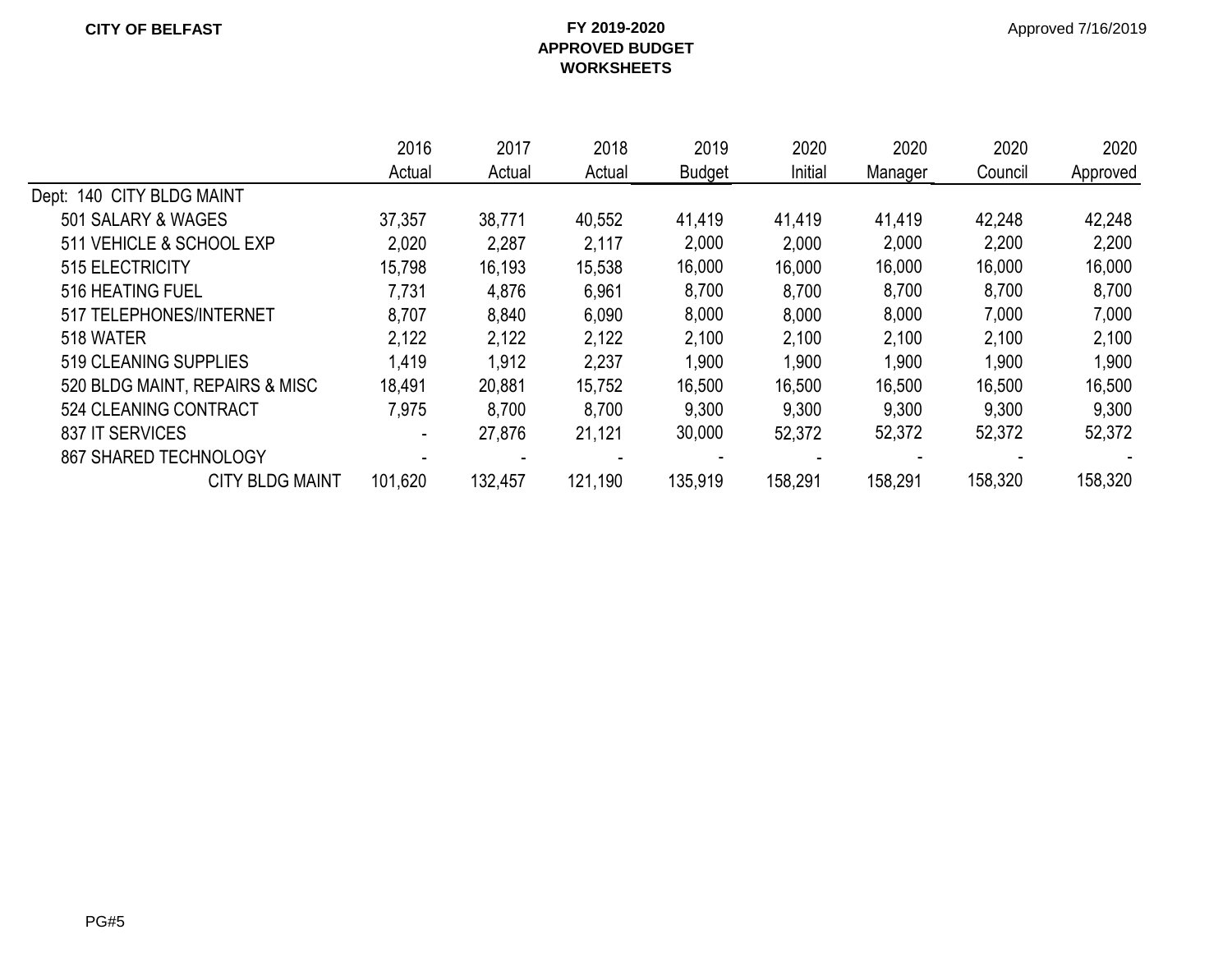|                                     | 2016   | 2017<br>2018<br>2019<br>2020<br>Initial<br>Actual<br>Actual<br>Actual<br><b>Budget</b> | 2020   | 2020   | 2020   |         |         |          |
|-------------------------------------|--------|----------------------------------------------------------------------------------------|--------|--------|--------|---------|---------|----------|
|                                     |        |                                                                                        |        |        |        | Manager | Council | Approved |
| Dept: 150 ELECTIONS & REGISTRATIONS |        |                                                                                        |        |        |        |         |         |          |
| 501 SALARY & WAGES                  | 5,945  | 4,650                                                                                  | 5,177  | 4,800  | 9,000  | 9,000   | 6,000   | 6,000    |
| 503 UNSCHEDULED OVERTIME            | 524    | 921                                                                                    | 249    | 500    | 500    | 500     | -       | $\sim$   |
| 504 SUPPLIES & EXPENSES             | 8,177  | 9,200                                                                                  | 6,251  | 7,700  | 9,050  | 9,050   | 9,050   | 9,050    |
| <b>ELECTIONS &amp;</b>              | 14,646 | 14,772                                                                                 | 11,677 | 13,000 | 18,550 | 18,550  | 15,050  | 15,050   |
| <b>REGISTRATIONS</b>                |        |                                                                                        |        |        |        |         |         |          |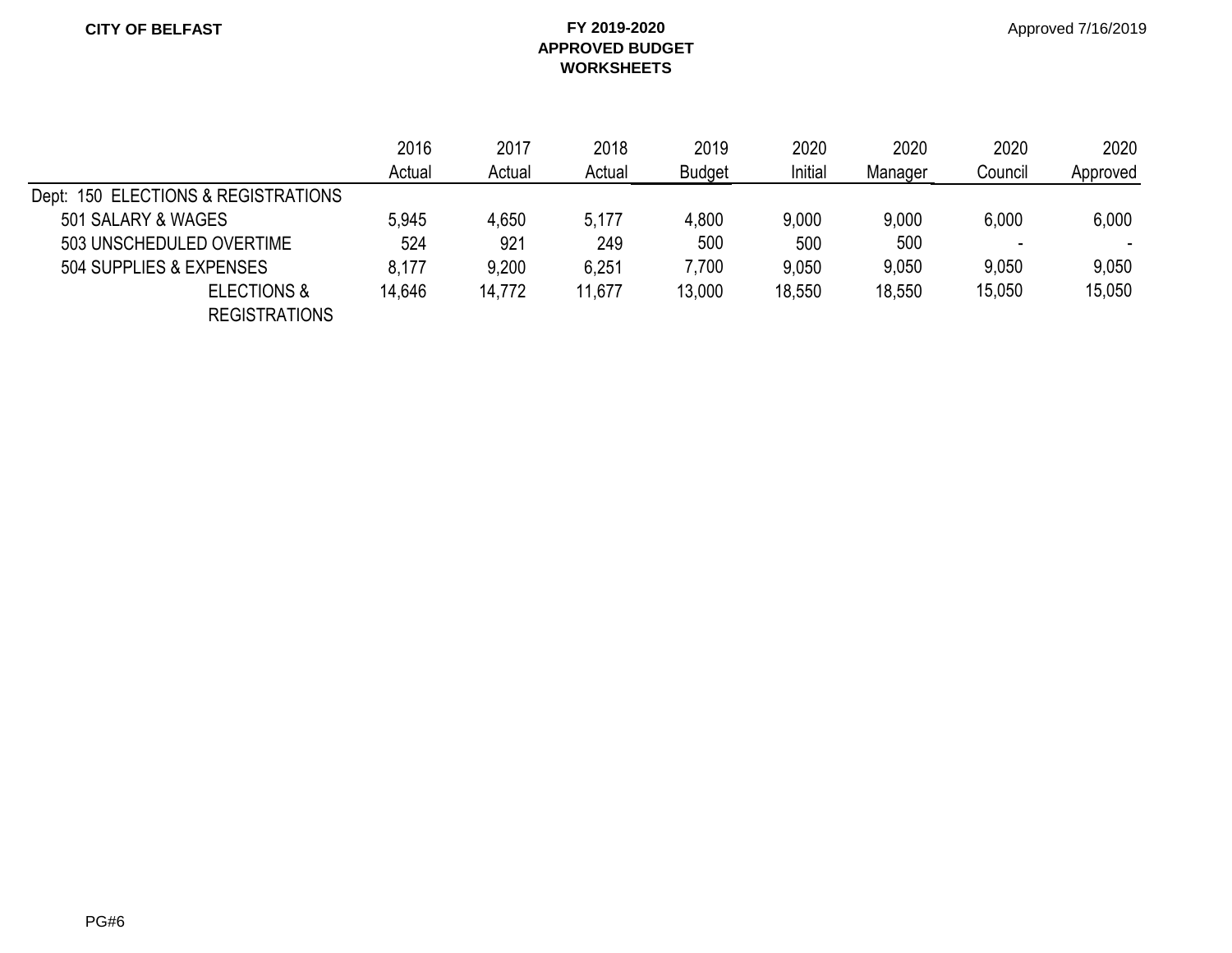|                              | 2016      | 2017     | 2018    | 2019          | 2020     | 2020      | 2020<br>Council | 2020      |
|------------------------------|-----------|----------|---------|---------------|----------|-----------|-----------------|-----------|
|                              | Actual    | Actual   | Actual  | <b>Budget</b> | Initial  | Manager   |                 | Approved  |
| Dept: 180 EMPLOYEE BENEFITS  |           |          |         |               |          |           |                 |           |
| 527 SOCIAL SECURITY/MEDICARE | 290,144   | 303,482  | 302,993 | 323,000       | 330,000  | 330,000   | 334,600         | 334,600   |
| 528 RETIREMENT PLAN          | 219,122   | 242,197  | 267,230 | 298,000       | 302,000  | 302,000   | 306,000         | 306,000   |
| 529 GROUP LIFE INSURANCE     | 19,172    | 19,180   | 19,372  | 19,300        | 19,300   | 19,300    | 19,300          | 19,300    |
| 530 HEALTH INSURANCE         | 673,393   | 702,774  | 816.707 | 880,066       | 930,000  | 930,000   | 960,000         | 960,000   |
| 531 PERSONNEL RESERVE        | 25,000    | 56,172   | 50,000  | 25,000        | 25,000   | 25,000    | 25,000          | 25,000    |
| <b>EMPLOYEE</b>              | 1,226,831 | ,323,805 | 456,302 | 1,545,366     | ,606,300 | 1,606,300 | 1,644,900       | 1,644,900 |
| <b>BENEFITS</b>              |           |          |         |               |          |           |                 |           |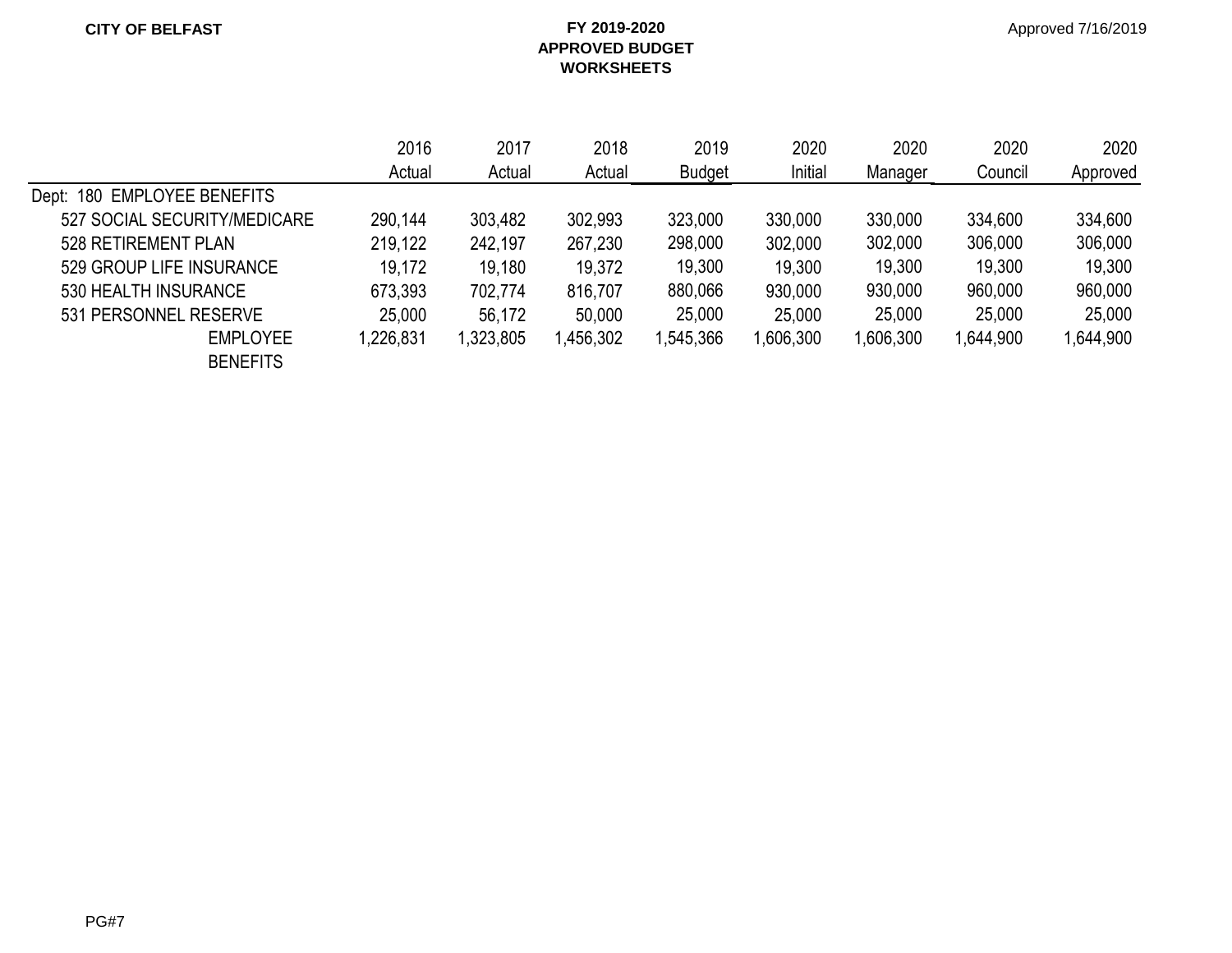|                                | 2016   | 2017   | 2018   | 2019          | 2020    | 2020    | 2020<br>Council | 2020<br>Approved |
|--------------------------------|--------|--------|--------|---------------|---------|---------|-----------------|------------------|
|                                | Actual | Actual | Actual | <b>Budget</b> | Initial | Manager |                 |                  |
| Dept: 190 BOATHOUSE            |        |        |        |               |         |         |                 |                  |
| 504 SUPPLIES & EXPENSES        | .201   | 568    | 1,121  | 1,200         | 1,200   | 1,200   | 1,200           | 1,200            |
| 515 ELECTRICITY                | 1,331  | 1,607  | 3,126  | 1,800         | 1,800   | 1,800   | 1,800           | 1,800            |
| 516 HEATING FUEL               | 5,266  | 3,522  | 4,992  | 6,200         | 6,200   | 6,200   | 6,200           | 6,200            |
| 517 TELEPHONES/INTERNET        |        |        | 845    | 840           | 1,300   | 1,300   | 1,300           | 1,300            |
| 518 WATER                      | 293    | 321    | 573    | 350           | 350     | 350     | 350             | 350              |
| 520 BLDG MAINT, REPAIRS & MISC | .566   | 1,921  | 6,629  | 600           | 1,000   | 1.000   | 1,000           | 1,000            |
| 532 CAPITAL RESERVE            | 600    | 600    | 600    | 600           | 600     | 600     |                 |                  |
| <b>609 CONTRACT SUPERVISOR</b> | 5,400  |        |        |               |         |         |                 |                  |
| <b>BOATHOUSE</b>               | 15,657 | 8,539  | 17,886 | 11,590        | 12,450  | 12.450  | 11,850          | 11,850           |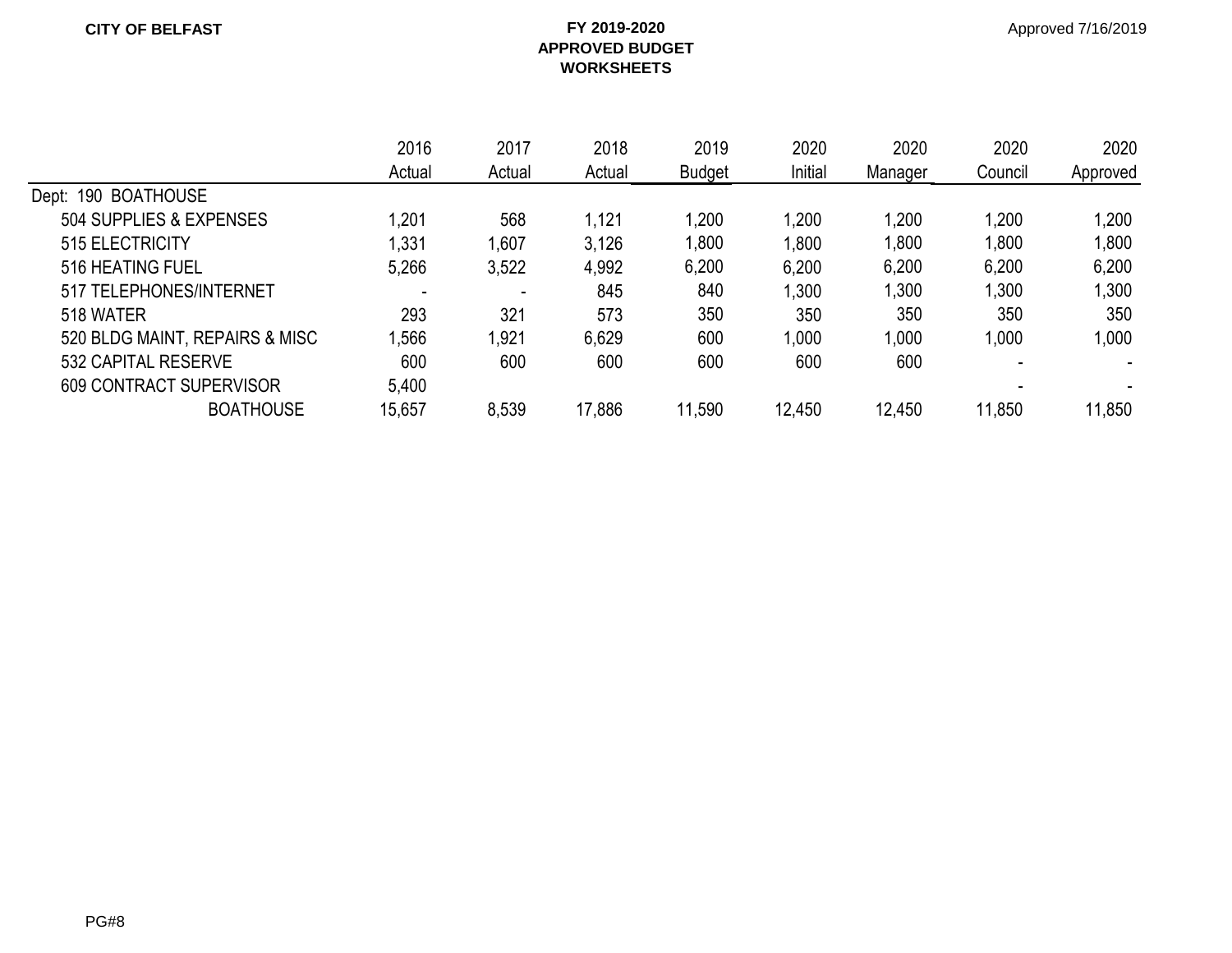|                                  | 2016    | 2017    | 2018    | 2019          | 2020    | 2020    | 2020    | 2020     |
|----------------------------------|---------|---------|---------|---------------|---------|---------|---------|----------|
|                                  | Actual  | Actual  | Actual  | <b>Budget</b> | Initial | Manager | Council | Approved |
| Dept: 210 FIRE                   |         |         |         |               |         |         |         |          |
| 501 SALARY & WAGES               | 124,690 | 124,597 | 129,179 | 139,533       | 149,533 | 145,408 | 147,003 | 147,003  |
| 503 UNSCHEDULED OVERTIME         | 2,981   | 2,629   | 3,455   | 3,000         | 3,000   | 3,000   | 3,000   | 3,000    |
| 504 SUPPLIES & EXPENSES          | 5,205   | 5,319   | 3,505   | 5,000         | 5,000   | 5,000   | 4,000   | 4,000    |
| 515 ELECTRICITY                  | 3,267   | 2,878   | 2,090   | 3,000         | 3,000   | 3,000   | 3,000   | 3,000    |
| 516 HEATING FUEL                 | 3,380   | 2,537   | 3,964   | 5,700         | 5,700   | 5,700   | 5,700   | 5,700    |
| 517 TELEPHONES/INTERNET          | 2,700   | 3,143   | 2,751   | 3,300         | 3,300   | 3,300   | 3,300   | 3,300    |
| 518 WATER                        | 1,198   | 1,198   | 899     | 1,200         | 1,200   | 1,200   | 1,200   | 1,200    |
| 520 BLDG MAINT, REPAIRS & MISC   | 2,000   | 3,516   | 5,243   | 4,000         | 4,000   | 4,000   | 3,000   | 3,000    |
| 533 CHIEF'S CLOTHING ALLOWANCE   | 400     | 400     | 384     | 400           | 400     | 400     | 400     | 400      |
| 534 HOSE REPLACEMENT             | 1,125   | 1,444   | 1,375   | 1,500         | 1,500   | 1,500   | 750     | 750      |
| 535 PURCHASE OF EQUIPMENT        | 14,000  | 13,416  | 14,884  | 15,000        | 20,000  | 15,000  | 15,000  | 15,000   |
| 536 VEHICLE MAINTENANCE & REPAIF | 6,740   | 8,035   | 4,460   | 5,000         | 5,000   | 5,000   | 5,000   | 5,000    |
| 537 EQUIPMENT CAP RES            | 45,000  | 60,000  | 60,000  | 60,000        | 60,000  | 60,000  | 60,000  | 60,000   |
| 567 GAS, OIL, GREASE & DIESEL    | 3,563   | 1,770   | 2,644   | 4,100         | 4,100   | 4,100   | 3,100   | 3,100    |
| 580 UNIFORMS                     | 299     | 403     | 427     | 400           | 400     | 400     | 400     | 400      |
| <b>713 EQUIPMENT MAINTENANCE</b> | 3,380   | 4,337   | 3,088   | 3,500         | 3,500   | 3,500   | 3,500   | 3,500    |
| <b>FIRE</b>                      | 219,928 | 235,621 | 238,348 | 254,633       | 269,633 | 260,508 | 258,353 | 258,353  |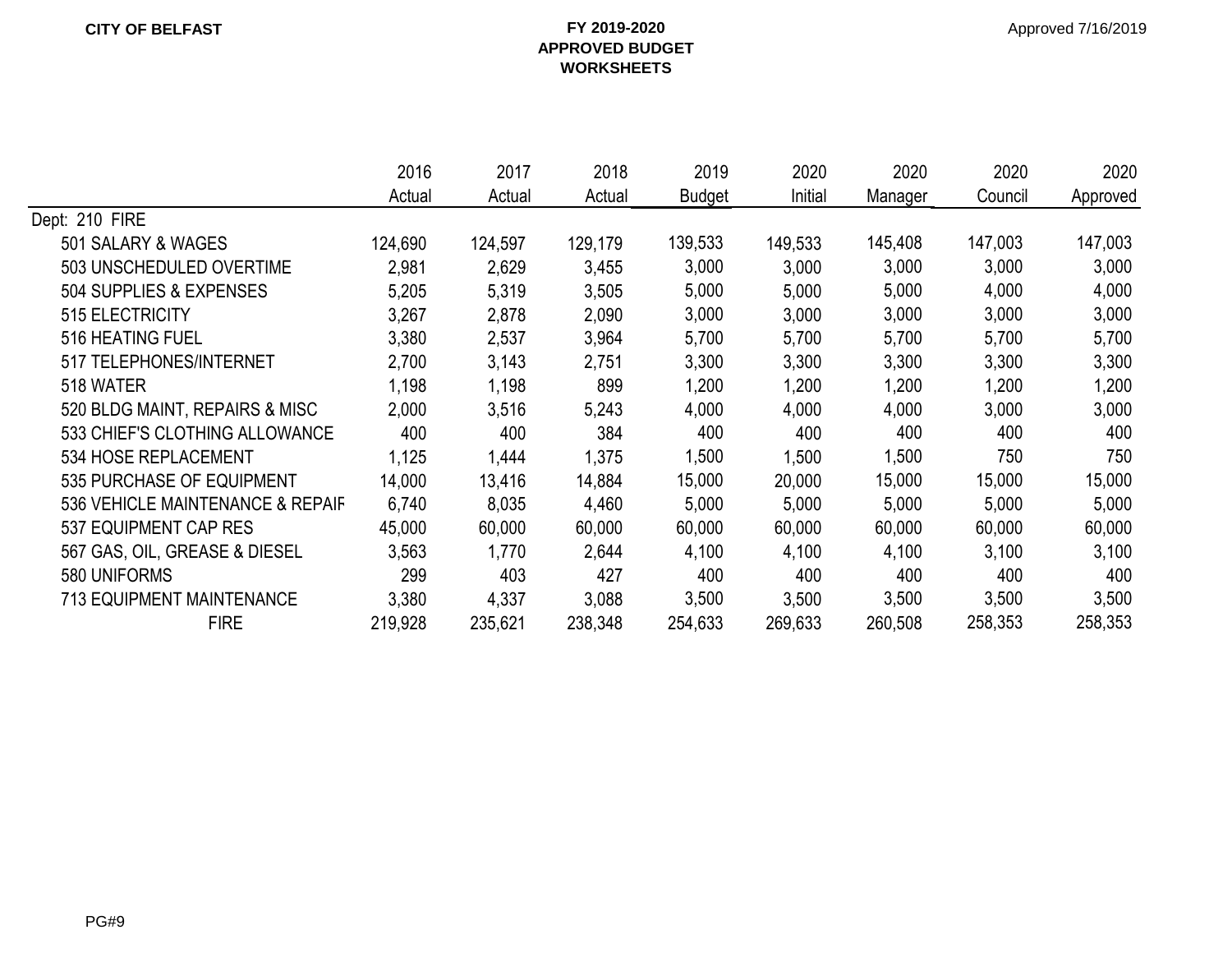|                                   | 2016           | 2017      | 2018      | 2019          | 2020      | 2020      | 2020      | 2020      |
|-----------------------------------|----------------|-----------|-----------|---------------|-----------|-----------|-----------|-----------|
|                                   | Actual         | Actual    | Actual    | <b>Budget</b> | Initial   | Manager   | Council   | Approved  |
| Dept: 220 POLICE                  |                |           |           |               |           |           |           |           |
| 501 SALARY & WAGES                | 741,064        | 784,051   | 829,897   | 963,916       | 1,044,660 | 998,971   | 1,040,476 | 1,040,476 |
| 503 UNSCHEDULED OVERTIME          | 93,033         | 74,595    | 81,067    | 82,620        | 84,000    | 84,000    | 82,000    | 82,000    |
| 504 SUPPLIES & EXPENSES           | 11,768         | 11,388    | 9,135     | 8,920         | 9,020     | 9,020     | 8,000     | 8,000     |
| 508 COMPUTER SUPPLIES             | 5,618          |           |           |               |           |           |           |           |
| 509 COMPUTER SUPPORT & TRAINING   | 6,684          | 8,387     | 3,674     | 7,600         | 8,100     | 8,100     | 6,600     | 6,600     |
| 513 OFFICE EQUIPMENT              |                | 3,421     | 15,194    | 4,000         | 5,000     | 5,000     | 5,000     | 5,000     |
| <b>515 ELECTRICITY</b>            | 14,474         | 18,006    | 16,595    | 14,000        | 14,000    | 14,000    | 14,000    | 14,000    |
| 516 HEATING FUEL                  | 6,886          | 5,748     | 7,064     | 9,000         | 9,000     | 9,000     | 9,000     | 9,000     |
| 517 TELEPHONES/INTERNET           | 4,273          | 5,709     | 8,041     | 6,860         | 6,860     | 6,860     | 6,860     | 6,860     |
| 518 WATER                         | 1,419          | 1,349     | 2,241     | 1,400         | 1,400     | 1,400     | 1,400     | 1,400     |
| 520 BLDG MAINT, REPAIRS & MISC    | 3,408          | 6,378     | 6,117     | 5,500         | 5,500     | 5,500     | 4,000     | 4,000     |
| 533 CHIEF'S CLOTHING ALLOWANCE    | 728            | 700       | 297       | 700           | 1,400     | 1,400     | 1,400     | 1,400     |
| 535 PURCHASE OF EQUIPMENT         | 33,800         | 31,000    | 33,943    | 32,000        | 84,000    | 44,000    | 84,000    | 84,000    |
| 536 VEHICLE MAINTENANCE & REPAIF  | 11,942         | 17,067    | 22,587    | 13,000        | 13,000    | 10,000    | 10,000    | 10,000    |
| 537 EQUIPMENT CAP RES             | 2,000          | 2,000     | 4,000     | 4,000         | 4,000     | 4,000     |           |           |
| 539 MILEAGE & SCHOOL EXPENSES     | 5,018          | 14,577    | 15,584    | 11,952        | 11,952    | 10,952    | 6,500     | 6,500     |
| 540 FIREARMS                      | 3,813          | 4,283     | 6,034     | 7,100         | 7,100     | 7,100     | 6,000     | 6,000     |
| TRAINING/QUALIFICATIO             |                |           |           |               |           |           |           |           |
| 541 COMMUNICATIONS SYSTEM         | $\blacksquare$ | 1,200     | 2,300     | 2,300         | 2,300     | 2,300     |           |           |
| 542 UNIFORMS & POLICE EQUIPMENT   | 19,015         | 17,477    | 17,560    | 16,000        | 16,000    | 16,000    | 16,000    | 16,000    |
| 543 JANITORIAL SERVICE & SUPPLIES | 7,711          | 6,743     | 7,045     | 8,296         | 8,722     | 8,722     | 8,722     | 8,722     |
| 567 GAS, OIL, GREASE & DIESEL     | 20,046         | 22,715    | 25,923    | 24,750        | 15,250    | 19,000    | 15,250    | 15,250    |
| 843 K-9 EXPENSES                  |                | 6,345     | 9,517     | 1,978         | 1,978     | 1,978     | 1,978     | 1,978     |
| <b>POLICE</b>                     | 992,700        | 1,043,139 | 1,123,815 | 1,225,892     | 1,353,242 | 1,267,303 | 1,327,186 | 1,327,186 |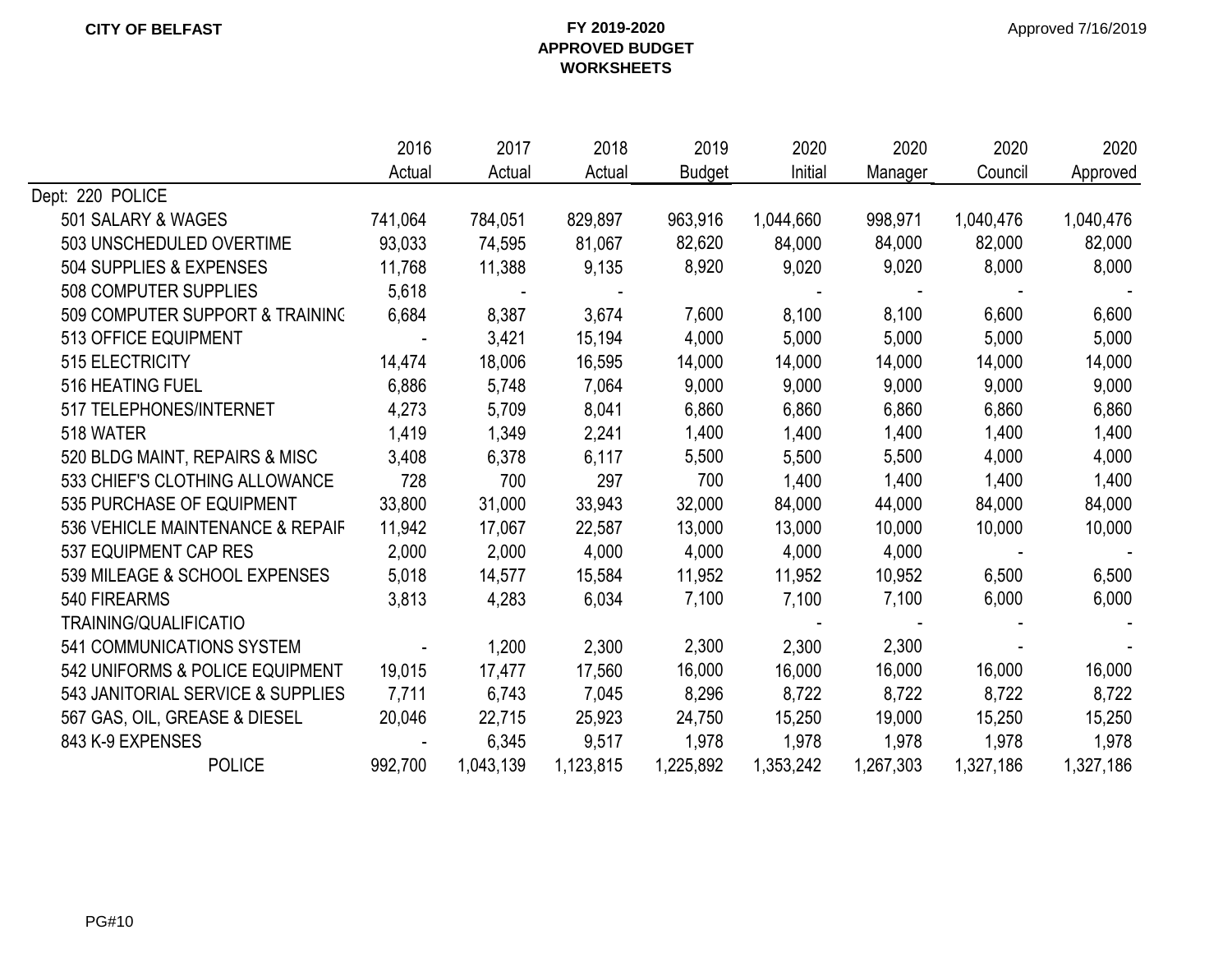|                                     | 2016    | 2017    | 2018    | 2019          | 2020    | 2020    | 2020    | 2020     |
|-------------------------------------|---------|---------|---------|---------------|---------|---------|---------|----------|
|                                     | Actual  | Actual  | Actual  | <b>Budget</b> | Initial | Manager | Council | Approved |
| Dept: 230 STREET LIGHTING           |         |         |         |               |         |         |         |          |
| 544 STREET LIGHTS                   | 82,444  | 76,468  | 82,954  | 79,000        | 79,000  | 38,150  | 38,150  | 38,150   |
| 545 DOWNTOWN STREET LIGHTS          | 14,452  | 13,437  | 17,470  | 16,900        | 16,900  | 16,900  | 16,900  | 16,900   |
| 546 TRAFFIC/SIGNAL LIGHTS           | 1,136   | 1,364   | 1,510   | 1,400         | 1,400   | 1,400   | 1,400   | 1,400    |
| <b>717 STREET LIGHT MAINTENANCE</b> | 704     | 8,312   | 1,090   | 1,000         | 1,000   | 1,000   | 3,000   | 3,000    |
| <b>STREET LIGHTING</b>              | 98,736  | 99,581  | 103,024 | 98,300        | 98,300  | 57,450  | 59,450  | 59,450   |
|                                     |         |         |         |               |         |         |         |          |
|                                     | 2016    | 2017    | 2018    | 2019          | 2020    | 2020    | 2020    | 2020     |
|                                     | Actual  | Actual  | Actual  | <b>Budget</b> | Initial | Manager | Council | Approved |
| Dept: 240 HYDRANTS                  |         |         |         |               |         |         |         |          |
| 523 HYDRANTS                        | 424,464 | 424,464 | 424,464 | 424,464       | 424,464 | 424,464 | 424,464 | 424,464  |
| <b>HYDRANTS</b>                     | 424,464 | 424.464 | 424,464 | 424,464       | 424,464 | 424,464 | 424,464 | 424,464  |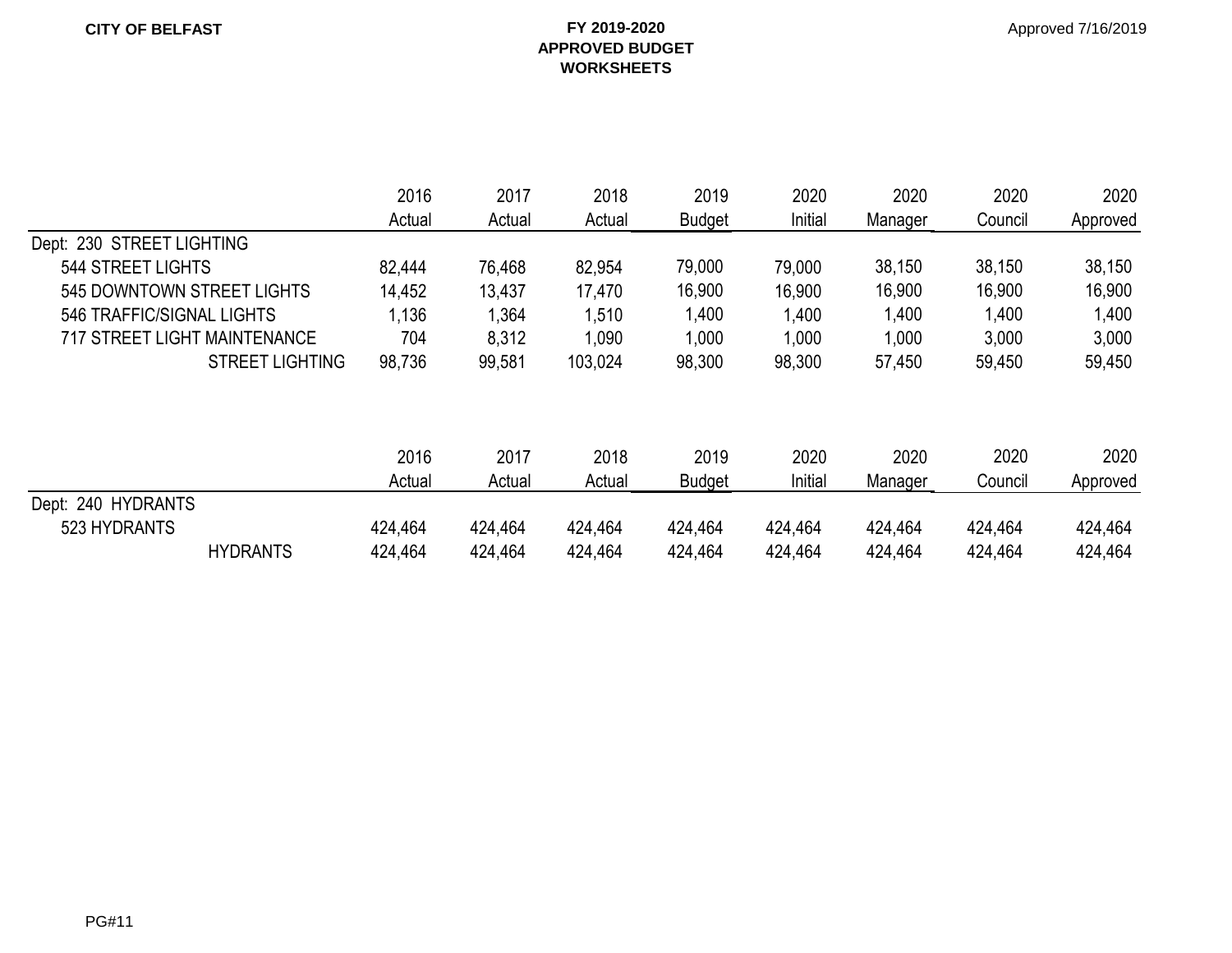|                                  | 2016   | 2017   | 2018   | 2019   | 2020    | 2020    | 2020<br>Council | 2020<br>Approved |
|----------------------------------|--------|--------|--------|--------|---------|---------|-----------------|------------------|
|                                  | Actual | Actual | Actual | Budget | Initial | Manager |                 |                  |
| Dept: 250 CABLE TELEVISION       |        |        |        |        |         |         |                 |                  |
| 501 SALARY & WAGES               | 18,407 | 18,846 | 19,186 | 21,849 | 26,849  | 25,849  | 27,236          | 27,236           |
| 504 SUPPLIES & EXPENSES          | 3,503  | 3,884  | 3,627  | 3,400  | 4,500   | 4,500   | 4,500           | 4,500            |
| 522 EQUIPMENT MAINT & REPAIRS    | 2,323  | 1,911  | 717    | ,500   | 3,500   | 3,500   | 3,500           | 3,500            |
| 536 VEHICLE MAINTENANCE & REPAIF |        |        | 540    | 500    | 500     | 500     | 100             | 100              |
| 537 EQUIPMENT CAP RES            | 2,500  | 2,500  | 2,500  | 2,500  | 2,500   | 2,500   | 500             | 500              |
| 567 GAS, OIL, GREASE & DIESEL    | -      |        |        | 500    | 500     | 500     |                 |                  |
| <b>723 BELFAST COMMUNITY TV</b>  | 10,000 | 10,000 | 10,000 | 10,000 | 10,000  | 10,000  | 10,000          | 10,000           |
| <b>CABLE TELEVISIO</b>           | 36,733 | 37,141 | 36,570 | 40,249 | 48,349  | 47,349  | 45,836          | 45,836           |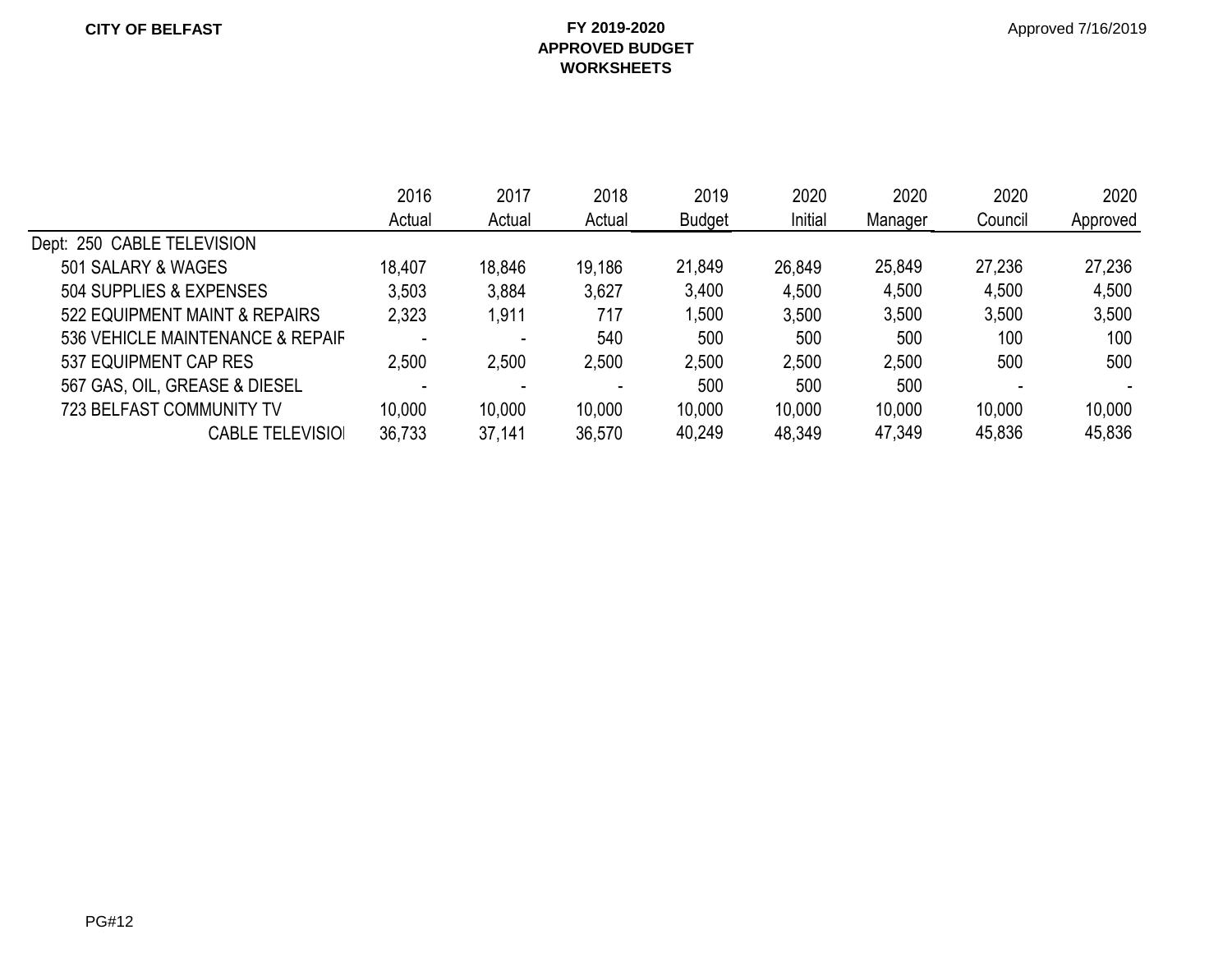|                                | 2016<br>Actual | 2017    | 2018    | 2019          | 2020    | 2020    | 2020    | 2020<br>Approved |
|--------------------------------|----------------|---------|---------|---------------|---------|---------|---------|------------------|
|                                |                | Actual  | Actual  | <b>Budget</b> | Initial | Manager | Council |                  |
| Dept: 260 MUNICIPAL INS.       |                |         |         |               |         |         |         |                  |
| 549 FLEET & PROPERTY INSURANCE | 99,299         | 108,010 | 113,932 | 115,165       | 102,000 | 102,000 | 102,000 | 102,000          |
| 550 WORKER'S COMP              | 123,483        | 152,563 | 149.971 | 156,072       | 180,000 | 180,000 | 180,000 | 180,000          |
| 553 UNEMPLOYMENT INSURANCE     | 19,614         | 16,790  | 15,649  | 24,000        | 24,000  | 24,000  | 24,000  | 24,000           |
| 554 AIRPORT LIABILITY          | 8,543          | 4.219   | 2,650   | 4,219         | 4,219   | 4.219   | 4,219   | 4,219            |
| 555 HARBORMASTER BOAT/PERSONA  | 6,418          | 9,765   | 8,920   | 9,600         | 8,893   | 8,893   | 7,562   | 7,562            |
| <b>MUNICIPAL INS.</b>          | 257,357        | 291,347 | 291,122 | 309,056       | 319,112 | 319,112 | 317,781 | 317,781          |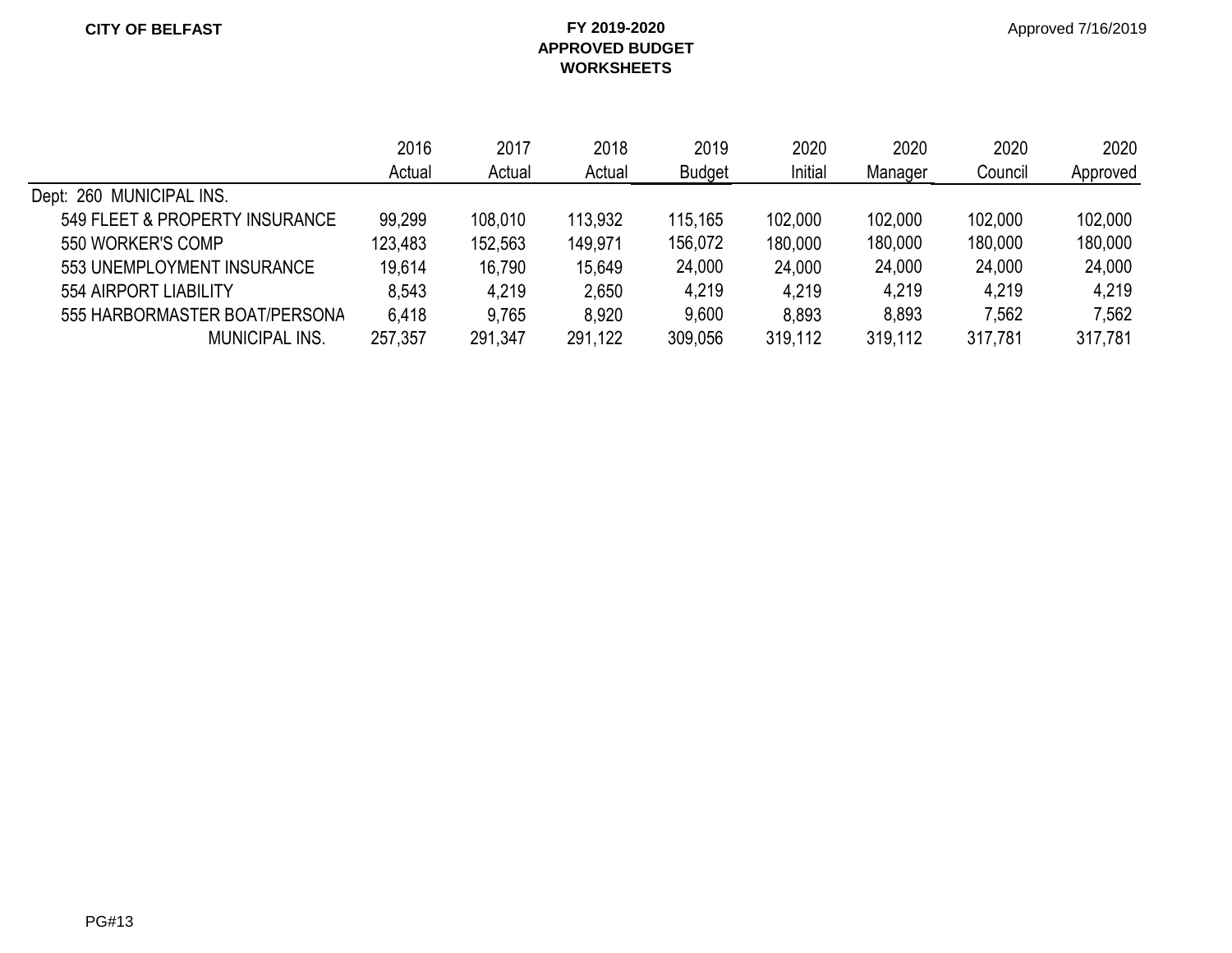|                                  | 2016    | 2017    | 2018    | 2019    | 2020    | 2020    | 2020    | 2020     |
|----------------------------------|---------|---------|---------|---------|---------|---------|---------|----------|
|                                  | Actual  | Actual  | Actual  | Budget  | Initial | Manager | Council | Approved |
| Dept: 270 AMBULANCE              |         |         |         |         |         |         |         |          |
| 501 SALARY & WAGES               | 353,775 | 382,521 | 383,717 | 473,400 | 483,400 | 476,400 | 481,619 | 481,619  |
| 503 UNSCHEDULED OVERTIME         | 9,586   | 9,500   | 12,380  | 10,000  | 12,000  | 12,000  | 12,000  | 12,000   |
| 504 SUPPLIES & EXPENSES          | 14,543  | 13,063  | 8,451   | 15,000  | 15,000  | 15,000  | 15,000  | 15,000   |
| 536 VEHICLE MAINTENANCE & REPAIF | 11,230  | 5,138   | 7,493   | 9,000   | 9,000   | 9,000   | 7,000   | 7,000    |
| 537 EQUIPMENT CAP RES            | 69,709  | 71,444  | 73,266  | 75,179  | 77,188  | 77,188  | 77,188  | 77,188   |
| 559 TRAINING & DEVELOPMENT       | 3,682   | 3,000   | 3,000   | 3,000   | 3,000   | 3,000   | 2,000   | 2,000    |
| 560 PARAMEDIC CLOTHING ALLOWA    | 2,060   | 1,916   | 1,959   | 2,400   | 2,000   | 2,000   | 2,000   | 2,000    |
| 562 AMBULANCE BILLING CONTRAC    | 36,253  | 44,472  | 38,308  | 43,000  | 43,000  | 43,000  | 40,000  | 40,000   |
| 567 GAS, OIL, GREASE & DIESEL    | 15,020  | 18.854  | 20,685  | 22,000  | 22,000  | 22,000  | 19,000  | 19,000   |
| <b>AMBULANCE</b>                 | 515,858 | 549,908 | 549,259 | 652,979 | 666,588 | 659,588 | 655,807 | 655,807  |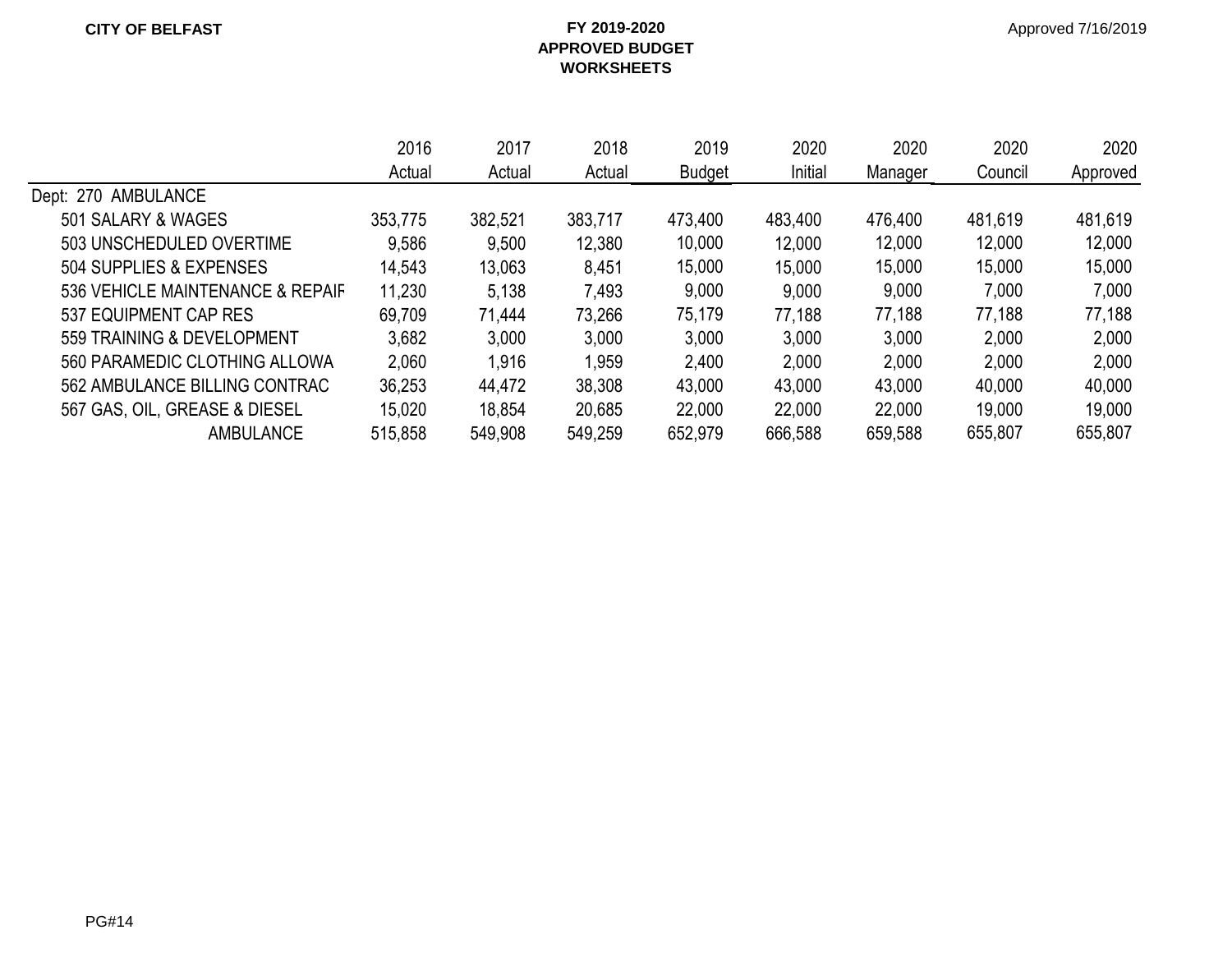|                               | 2016   | 2017                     | 2018   | 2019          | 2020    | 2020    | 2020    | 2020     |
|-------------------------------|--------|--------------------------|--------|---------------|---------|---------|---------|----------|
|                               | Actual | Actual                   | Actual | <b>Budget</b> | Initial | Manager | Council | Approved |
| Dept: 280 ANIMAL CONTROL      |        |                          |        |               |         |         |         |          |
| 536 VEHICLE MAINT & REPAIRS   |        | $\overline{\phantom{a}}$ |        |               |         |         |         |          |
| 563 KENNEL CONTRACT/VETERINAR | 267    | 5,321                    | 7,636  | 8,362         | 8,362   | 8,362   | 8,362   | 8,362    |
| <b>ANIMAL CONTROL</b>         | 267    | 5,321                    | 7,636  | 8,362         | 8,362   | 8,362   | 8,362   | 8,362    |
|                               |        |                          |        |               |         |         |         |          |
|                               | 2016   | 2017                     | 2018   | 2019          | 2020    | 2020    | 2020    | 2020     |
|                               | Actual | Actual                   | Actual | <b>Budget</b> | Initial | Manager | Council | Approved |
| Dept: 290 CROSSING GUARDS     |        |                          |        |               |         |         |         |          |
| 501 SALARY & WAGES            | 14,647 | 12,612                   | 11,499 | 17,493        | 17,150  | 17,150  | 17,493  | 17,493   |
| 504 SUPPLIES & EXPENSES       |        | 120                      |        | 150           | 150     | 150     | 150     | 150      |
| 564 CROSSING LIGHTS           | 1,617  | 1,398                    | 1,182  | 1,100         | 1,100   | 1,100   | 1,100   | 1,100    |
| <b>CROSSING GUARI</b>         | 16,264 | 14,130                   | 12,681 | 18,743        | 18,400  | 18,400  | 18,743  | 18,743   |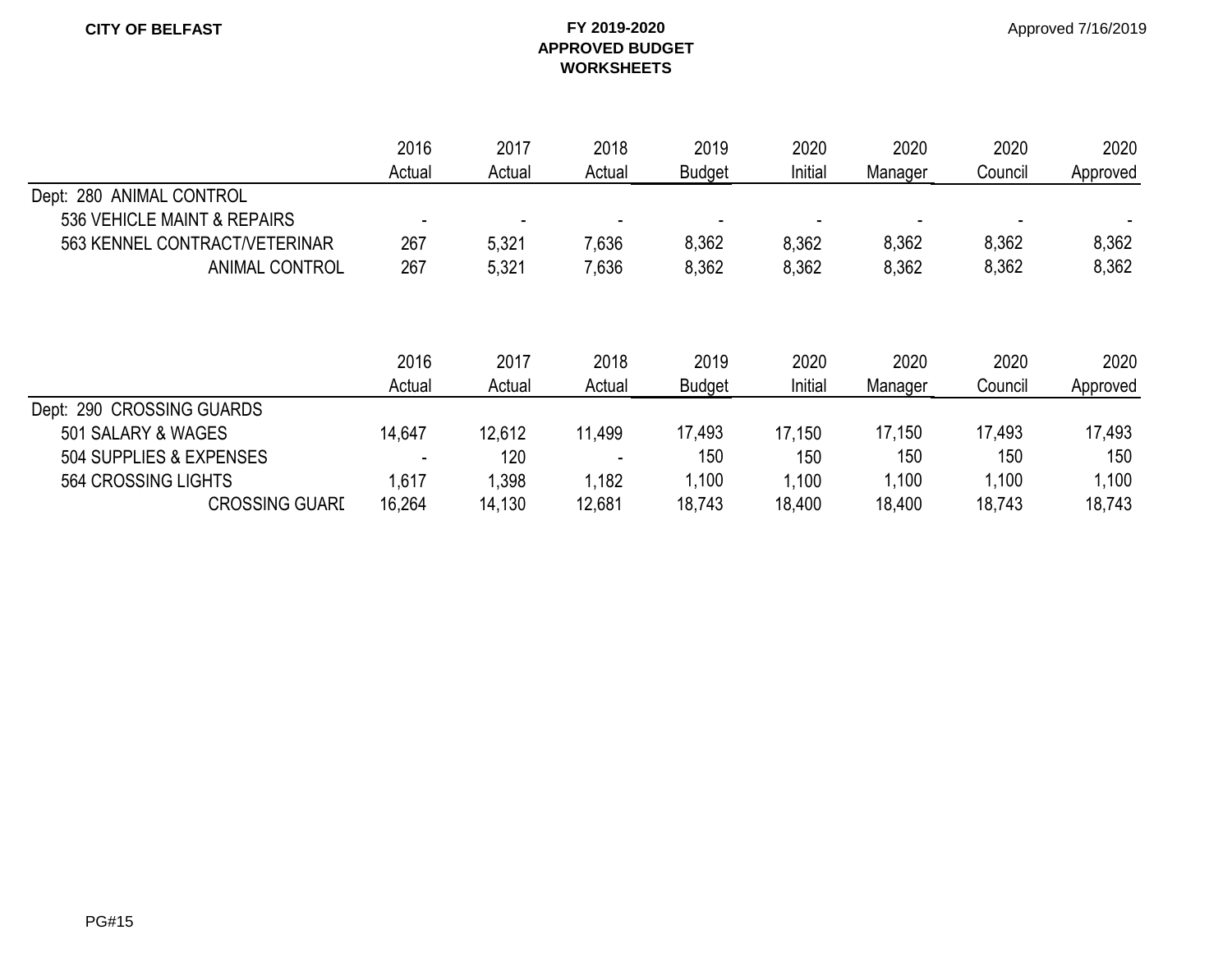#### Approved 7/16/2019

|                                        | 2016   | 2017   | 2018   | 2019          | 2020    | 2020    | 2020    | 2020     |
|----------------------------------------|--------|--------|--------|---------------|---------|---------|---------|----------|
|                                        | Actual | Actual | Actual | <b>Budget</b> | Initial | Manager | Council | Approved |
| Dept: 310 EMA DIRECTOR                 |        |        |        |               |         |         |         |          |
| 501 SALARY & WAGES                     | 2,000  | 2,000  | 2,000  | 2,000         | 2,000   | 2,000   | 2,000   | 2,000    |
| <b>EMA DIRECTOR</b>                    | 2,000  | 2,000  | 2,000  | 2,000         | 2,000   | 2,000   | 2,000   | 2,000    |
|                                        |        |        |        |               |         |         |         |          |
|                                        | 2016   | 2017   | 2018   | 2019          | 2020    | 2020    | 2020    | 2020     |
|                                        | Actual | Actual | Actual | <b>Budget</b> | Initial | Manager | Council | Approved |
| Dept: 320 STATE LAW ENFORCEMENT AGENT  |        |        |        |               |         |         |         |          |
| 501 SALARY & WAGES                     | 63,293 | 72,397 | 67,687 | 66,000        | 67,496  | 67,496  | 67,496  | 67,496   |
| <b>STATE LAW</b><br><b>ENFORCEMENT</b> | 63,293 | 72,397 | 67,687 | 66,000        | 67,496  | 67,496  | 67,496  | 67,496   |
| <b>AGENT</b>                           |        |        |        |               |         |         |         |          |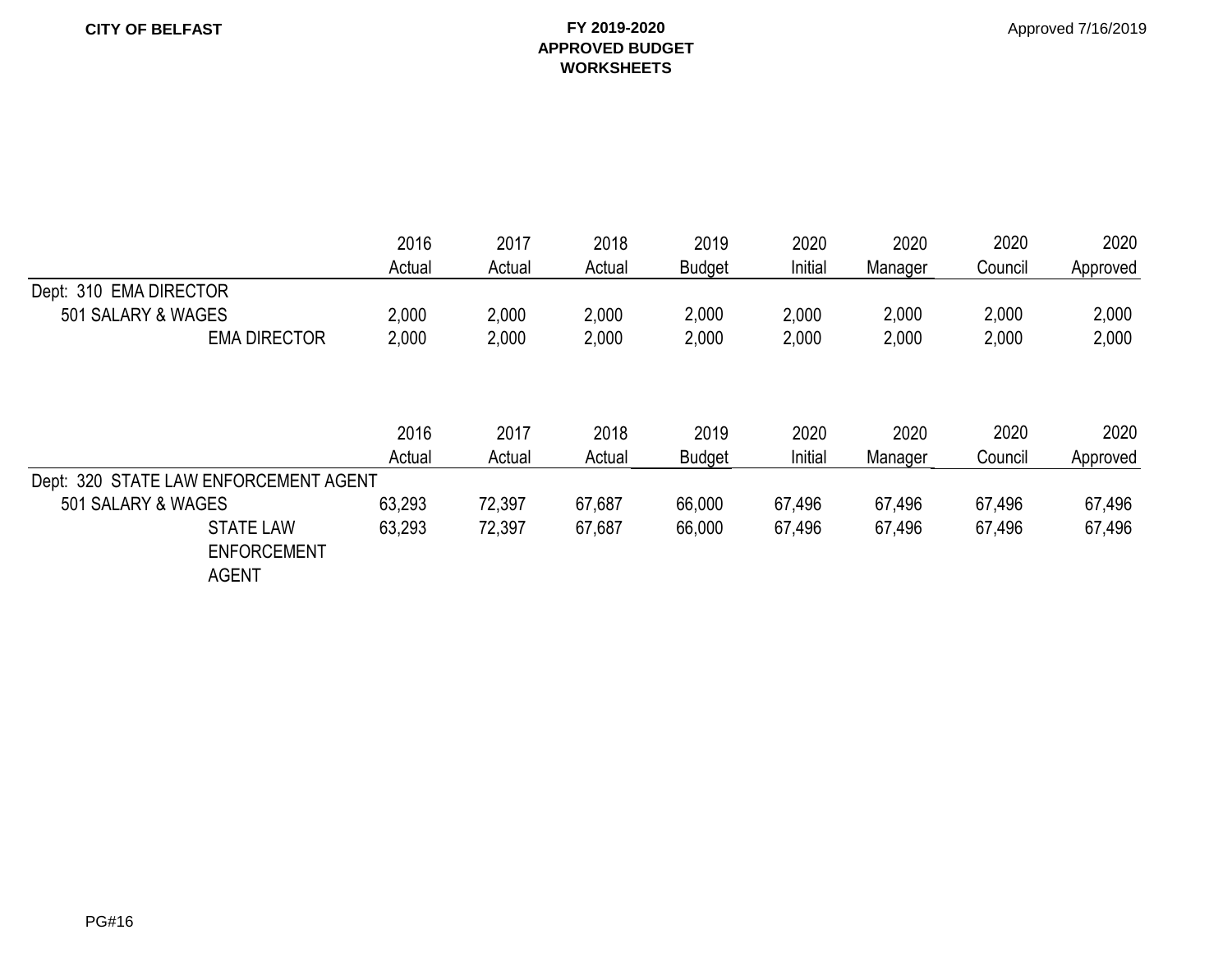|                                | 2016      | 2017      | 2018      | 2019          | 2020      | 2020      | 2020      | 2020      |
|--------------------------------|-----------|-----------|-----------|---------------|-----------|-----------|-----------|-----------|
|                                | Actual    | Actual    | Actual    | <b>Budget</b> | Initial   | Manager   | Council   | Approved  |
| Dept: 410 PUBLIC WORKS         |           |           |           |               |           |           |           |           |
| 501 SALARY & WAGES             | 518,271   | 515,059   | 547,424   | 562,803       | 577,470   | 542,470   | 580,354   | 580,354   |
| 503 UNSCHEDULED OVERTIME       | 49,475    | 76,913    | 99,311    | 80,000        | 80,000    | 80,000    | 80,000    | 80,000    |
| 504 SUPPLIES & EXPENSES        | 8,562     | 9,217     | 11,126    | 9,700         | 9,700     | 9,700     | 9,200     | 9,200     |
| 515 ELECTRICITY                | 3,195     | 2,691     | 2,313     | 3,000         | 3,000     | 3,000     | 3,000     | 3,000     |
| 516 HEATING FUEL               | 4,909     | 3,072     | 5,970     | 7,000         | 7,000     | 7,000     | 7,000     | 7,000     |
| 517 TELEPHONES/INTERNET        | 2,264     | 2,573     | 2,688     | 2,600         | 2,600     | 2,600     | 2,600     | 2,600     |
| 518 WATER                      | 270       | 269       | 269       | 270           | 270       | 270       | 500       | 500       |
| 520 BLDG MAINT, REPAIRS & MISC | 3,263     | 2,719     | 527       | 3,000         | 500       | 500       |           |           |
| 535 PURCHASE OF EQUIPMENT      | 190,000   | 169,922   | 155,390   | 160,000       | 170,000   | 160,000   | 100,000   | 100,000   |
| 537 EQUIPMENT CAP RES          | 10,000    | 10,000    | 10,000    | 10,000        | 10,000    | 10,000    |           |           |
| 566 PARTS & TIRES              | 85,364    | 96,902    | 97,924    | 95,000        | 95,000    | 95,000    | 100,000   | 100,000   |
| 567 GAS, OIL, GREASE & DIESEL  | 71,087    | 93,061    | 79,736    | 90,000        | 90,000    | 90,000    | 85,000    | 85,000    |
| 568 TOOLS, HARDWARE & RENTALS  | 4,947     | 5,395     | 4,553     | 5,500         | 5,500     | 5,500     | 5,500     | 5,500     |
| 569 LANDSCAPING COSTS          | 6,069     | 5,691     | 5,131     | 6,000         | 4,500     | 4,500     | 4,500     | 4,500     |
| 570 SALT & CALCIUM             | 78,787    | 103,991   | 119,014   | 116,000       | 116,000   | 116,000   | 116,000   | 116,000   |
| 571 TARPATCH, SAND & GRAVEL    | 76,708    | 75,951    | 75,257    | 75,000        | 75,000    | 75,000    | 65,000    | 65,000    |
| 572 CULVERTS, SIGNS & PAINT    | 70,900    | 70,558    | 78,217    | 75,000        | 75,000    | 75,000    | 75,000    | 75,000    |
| 580 UNIFORMS                   | 9,936     | 10,360    | 11,282    | 11,600        | 11,600    | 11,600    | 11,600    | 11,600    |
| 697 CULVERT CAPITAL RESERVE    | 5,000     | 5,000     | 5,000     | 5,000         | 5,000     | 5,000     |           |           |
| <b>PUBLIC WORKS</b>            | 1,199,007 | 1,259,345 | 1,311,132 | 1,317,473     | 1,338,140 | 1,293,140 | 1,245,254 | 1,245,254 |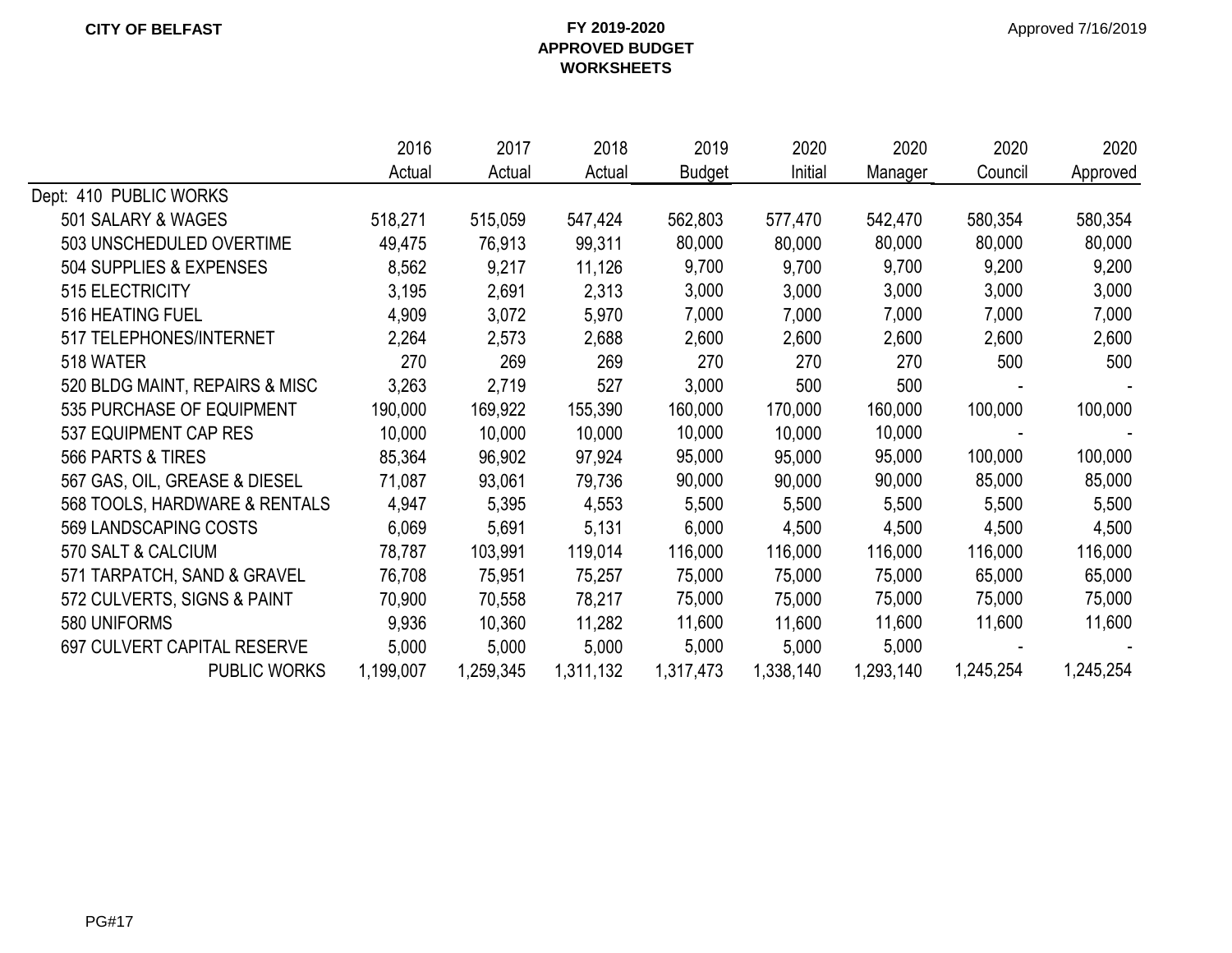#### **CITY OF BELFAST FY 2019-2020 APPROVED BUDGET WORKSHEETS**

|                                  | 2016   | 2017   | 2018   | 2019          | 2020    | 2020    | 2020    | 2020     |
|----------------------------------|--------|--------|--------|---------------|---------|---------|---------|----------|
|                                  | Actual | Actual | Actual | <b>Budget</b> | Initial | Manager | Council | Approved |
| Dept: 420 SIDEWALK IMPROVE/MAINT |        |        |        |               |         |         |         |          |
| 573 SIDEWALK IMPROVEMENT/MAIN    | 25,022 | 28,037 | 34,497 | 25,000        | 35,000  | 30,000  | 50,000  | 50,000   |
| <b>SIDEWALK</b>                  | 25,022 | 28,037 | 34.497 | 25,000        | 35,000  | 30,000  | 50,000  | 50,000   |
| <b>IMPROVE/MAINT</b>             |        |        |        |               |         |         |         |          |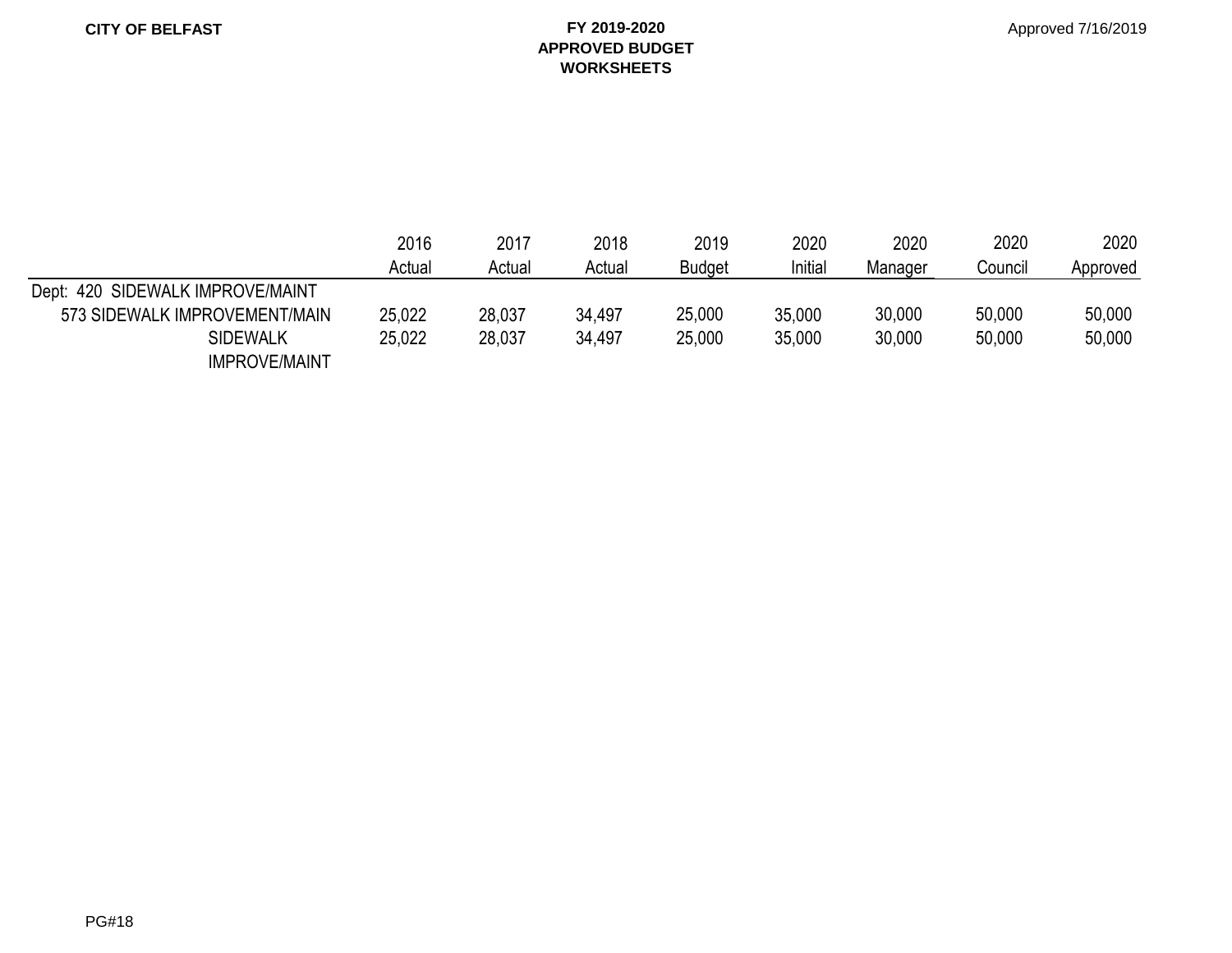|                                   | 2016    | 2017    | 2018    | 2019          | 2020    | 2020    | 2020    | 2020     |
|-----------------------------------|---------|---------|---------|---------------|---------|---------|---------|----------|
|                                   | Actual  | Actual  | Actual  | <b>Budget</b> | Initial | Manager | Council | Approved |
| Dept: 440 RECYCLING TRANSFER STA. |         |         |         |               |         |         |         |          |
| 501 SALARY & WAGES                | 118,748 | 121,157 | 127,380 | 129,652       | 129,652 | 129,652 | 129,652 | 129,652  |
| 503 UNSCHEDULED OVERTIME          |         | 1,006   | 1,144   | 1,000         | 1,000   | 1,000   | 1,000   | 1,000    |
| 504 SUPPLIES & EXPENSES           | 5,656   | 4,585   | 4,620   | 4,000         | 4,362   | 4,362   | 4,362   | 4,362    |
| 515 ELECTRICITY                   | 1,921   | 1,654   | 1,957   | 1,472         | 1,472   | 1,472   | 1,472   | 1,472    |
| 516 HEATING FUEL                  | 4,535   | 3,043   | 3,886   | 4,085         | 4,085   | 4,085   | 4,085   | 4,085    |
| 517 TELEPHONES/INTERNET           | 1,602   | 1,507   | 1,786   | 1,017         | 1,620   | 1,620   | 1,620   | 1,620    |
| 518 WATER                         | 424     | 318     | 530     | 424           | 424     | 424     | 424     | 424      |
| 520 BLDG MAINT, REPAIRS & MISC    | 821     | 2,556   | 3,078   | 3,000         | 3,000   | 3,000   | 3,000   | 3,000    |
| 567 GAS, OIL, GREASE & DIESEL     | 1,677   | 1,406   | 1,573   | 1,425         | 1,442   | 1,442   | 1,442   | 1,442    |
| 574 LANDFILL CLOSING COSTS        | 4,100   | 3,900   | 5,100   | 5,100         | 5,100   | 5,100   | 5,100   | 5,100    |
| 575 TRANS/TIPPING/DISPOSAL        | 182,504 | 179,310 | 199,734 | 183,257       | 211,584 | 211,584 | 211,584 | 211,584  |
| 576 RECYCLING EXPENSES            | 3,650   | 4,731   | 9,871   | 5,026         | 4,389   | 4,389   | 4,389   | 4,389    |
| 580 UNIFORMS                      | 1,464   | 1,130   | 1,036   | 945           | 945     | 945     | 945     | 945      |
| <b>RECYCLING</b>                  | 327,102 | 326,303 | 361,695 | 340,403       | 369,075 | 369,075 | 369,075 | 369,075  |
| TRANSFER STA.                     |         |         |         |               |         |         |         |          |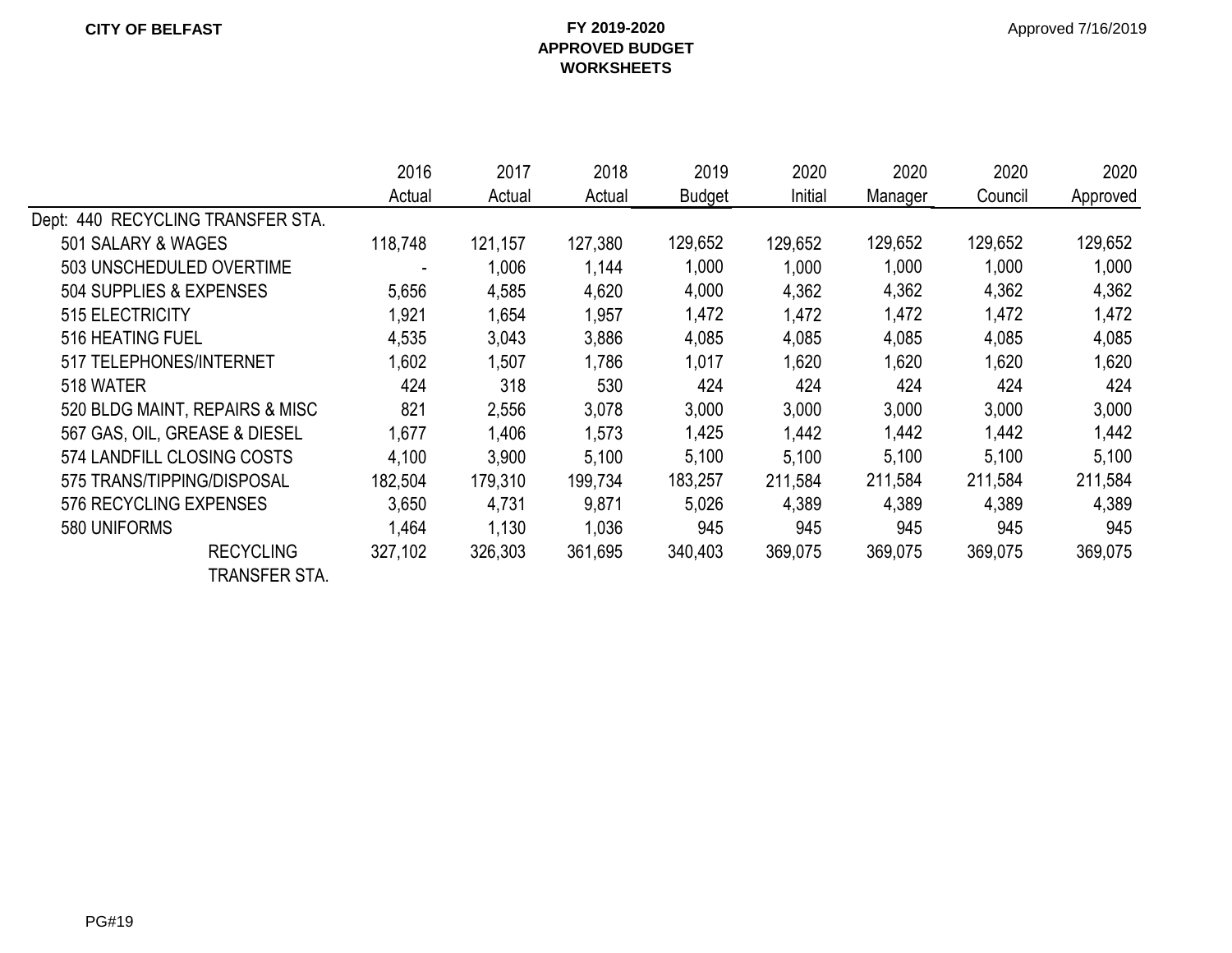|                               | 2016    | 2017    | 2018    | 2019          | 2020    | 2020    | 2020    | 2020     |
|-------------------------------|---------|---------|---------|---------------|---------|---------|---------|----------|
|                               | Actual  | Actual  | Actual  | <b>Budget</b> | Initial | Manager | Council | Approved |
| Dept: 450 ROAD CONSTRUCTION   |         |         |         |               |         |         |         |          |
| 577 ROAD CONSTR, PAVING & MAI | 414,733 | 259,095 | 414,405 | 420,000       | 435,000 | 430,000 | 435,000 | 435,000  |
| <b>ROAD</b>                   | 414.733 | 259,095 | 414.405 | 420,000       | 435,000 | 430.000 | 435.000 | 435,000  |
| <b>CONSTRUCTION</b>           |         |         |         |               |         |         |         |          |

|                           | 2016<br>Actual | 2017   | 2018   | 2019   | 2020          | 2020    | 2020    | 2020    |
|---------------------------|----------------|--------|--------|--------|---------------|---------|---------|---------|
|                           |                |        | Actual | Actual | <b>Budget</b> | Initial | Manager | Council |
| Dept: 460 TREE PROGRAM    |                |        |        |        |               |         |         |         |
| 578 TREE PROGRAM          | 10,215         | 9,501  | 14,140 | 13,000 | 15,000        | 15,000  | 15,000  | 15,000  |
| <b>678 TREE PLANTINGS</b> | 3,987          | 11,560 | 845    | 4,000  | 4,000         | 4,000   | 2,000   | 2,000   |
| <b>TREE PROGRAM</b>       | 14,202         | 21,061 | 14,985 | 17,000 | 19,000        | 19,000  | 17,000  | 17,000  |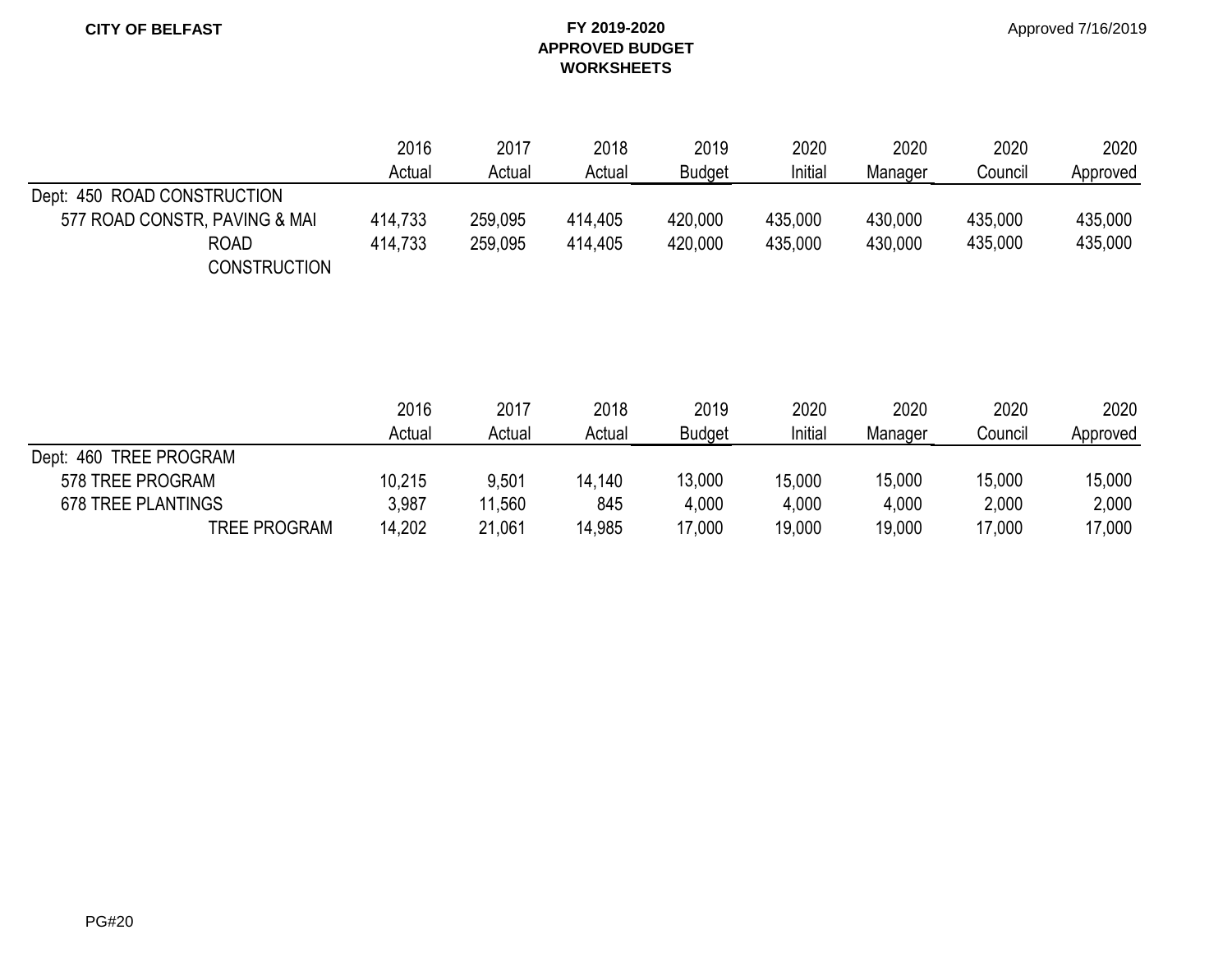|                           | 2016    | 2017    | 2018   | 2019          | 2020    | 2020    | 2020<br>Council | 2020<br>Approved |
|---------------------------|---------|---------|--------|---------------|---------|---------|-----------------|------------------|
|                           | Actual  | Actual  | Actual | <b>Budget</b> | Initial | Manager |                 |                  |
| Dept: 510 SOCIAL SERVICES |         |         |        |               |         |         |                 |                  |
| 579 GENERAL ASSISTANCE    | 320,783 | 108,010 | 53,400 | 65,000        | 65,000  | 60,000  | 60,000          | 60,000           |
| <b>SOCIAL SERVICES</b>    | 320,783 | 108,010 | 53,400 | 65,000        | 65,000  | 60,000  | 60,000          | 60,000           |
|                           |         |         |        |               |         |         |                 |                  |
|                           | 2016    | 2017    | 2018   | 2019          | 2020    | 2020    | 2020            | 2020             |
|                           | Actual  | Actual  | Actual | <b>Budget</b> | Initial | Manager | Council         | Approved         |
| Dept: 520 SOCIAL SERVICES |         |         |        |               |         |         |                 |                  |
| 501 SALARY & WAGES        | 21,921  | 30,323  | 30,384 | 36,712        | 36,712  | 36,712  | 37,447          | 37,447           |
| 504 SUPPLIES & EXPENSES   | ,385    | 3,591   | 1,660  | 3,025         | 3,025   | 3,025   | 3,025           | 3,025            |
| 513 OFFICE EQUIPMENT      |         |         |        | 500           | 500     | 500     |                 |                  |
| <b>SOCIAL SERVICES</b>    | 23,306  | 33,914  | 32,044 | 40,237        | 40,237  | 40,237  | 40,472          | 40,472           |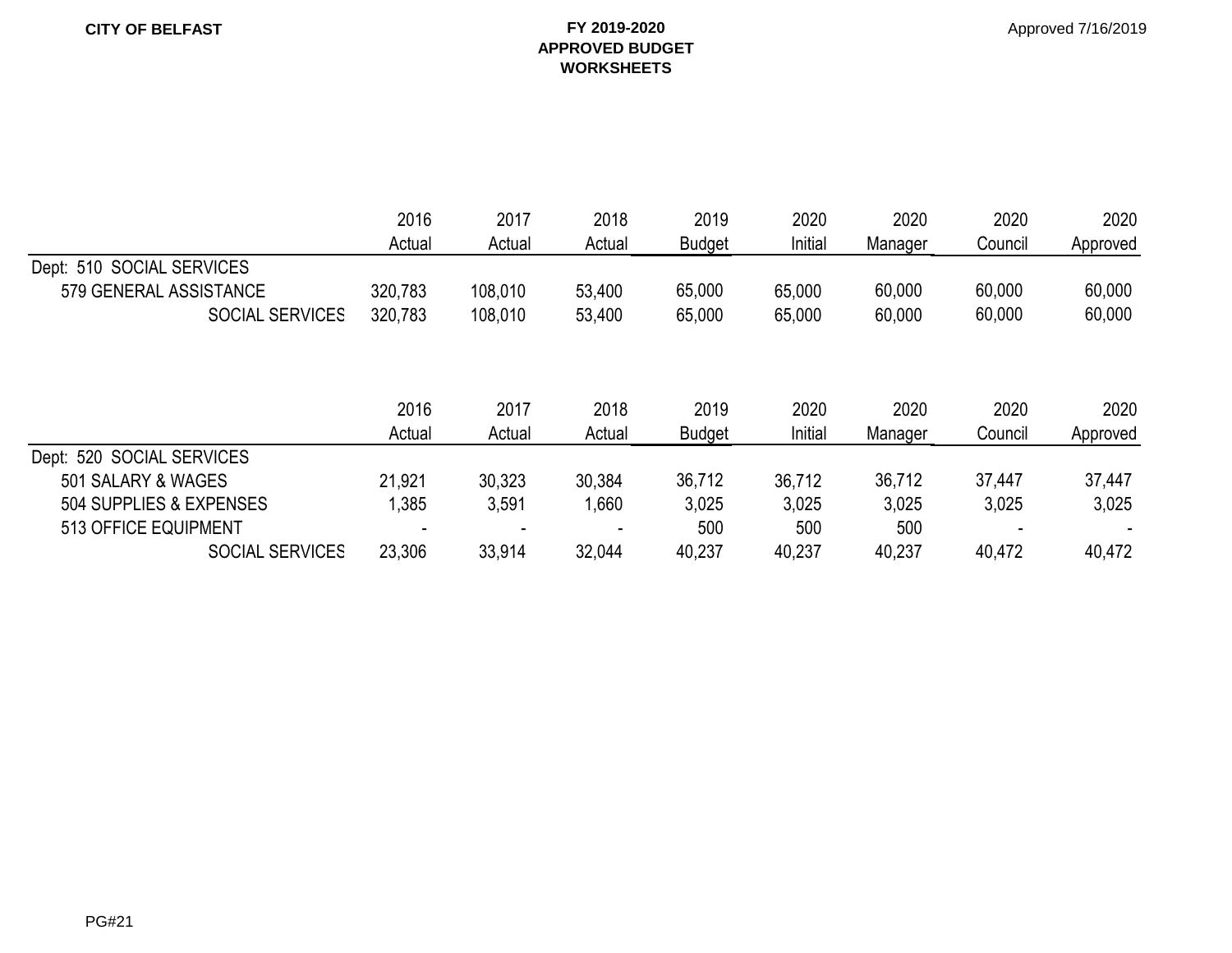|                             | 2016    | 2017    | 2018    | 2019          | 2020    | 2020    | 2020    | 2020     |
|-----------------------------|---------|---------|---------|---------------|---------|---------|---------|----------|
|                             | Actual  | Actual  | Actual  | <b>Budget</b> | Initial | Manager | Council | Approved |
| Dept: 550 SOCIAL SERVICES   |         |         |         |               |         |         |         |          |
| 581 SOCIAL SERVICE AGENCIES | 166,313 | 164,674 | 159,754 | 171,957       | 204,176 | 154,762 | 173,668 | 173,668  |
| <b>SOCIAL SERVICES</b>      | 166,313 | 164,674 | 159,754 | 171,957       | 204,176 | 154,762 | 173,668 | 173,668  |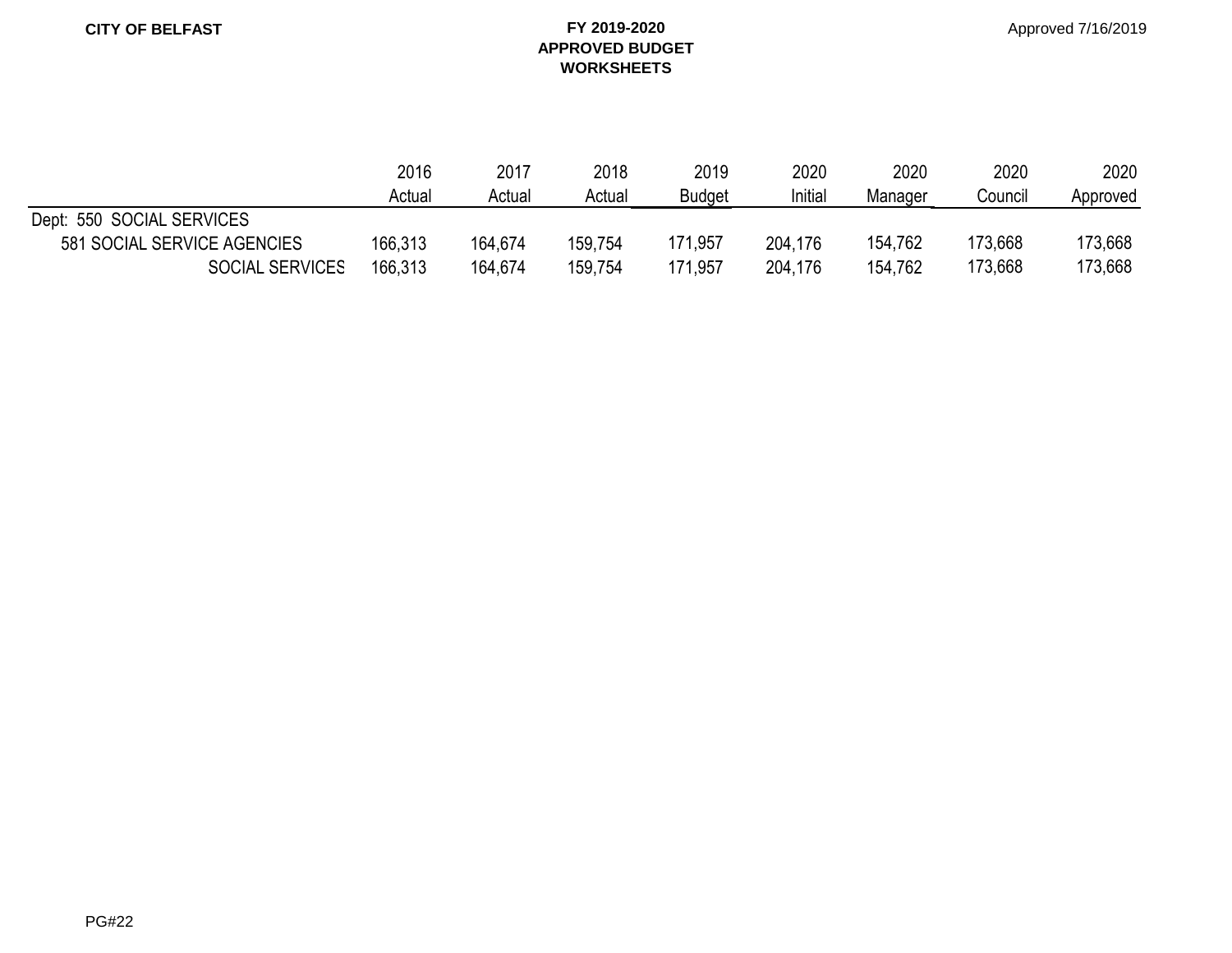|                                 | 2016                     | 2017   | 2018   | 2019          | 2020    | 2020    | 2020    | 2020     |
|---------------------------------|--------------------------|--------|--------|---------------|---------|---------|---------|----------|
|                                 | Actual                   | Actual | Actual | <b>Budget</b> | Initial | Manager | Council | Approved |
| Dept: 580 ECONOMIC DEVELOPMENT  |                          |        |        |               |         |         |         |          |
| 501 SALARY & WAGES              | 27,125                   | 27,737 | 29,309 | 30,173        | 29,594  | 29,594  | 31,128  | 31,128   |
| 504 SUPPLIES & EXPENSES         | ,091                     | 978    | ,369   | ,100          | 1,500   | 1,500   | ,500    | 1,500    |
| 505 MISC. EXPENSES              | 231                      | 93     | 990    | 700           | 700     | 700     | 200     | 200      |
| 509 COMPUTER SUPPORT & TRAINING | 990                      | 30     | 671    | 500           | 500     | 500     |         |          |
| 511 VEHICLE & SCHOOL EXP        | 612                      | 581    | 677    | 700           | 700     | 700     | 600     | 600      |
| 601 ADVERTISING                 | $\overline{\phantom{0}}$ | 564    | 570    | 500           | 1.000   | 1,000   | 400     | 400      |
| <b>719 WEB SITE MANAGEMENT</b>  | 3,792                    | 3,982  | 4,281  | 4,495         | 4,753   | 4,753   | 4,753   | 4,753    |
| <b>ECONOMIC</b>                 | 33,841                   | 33,965 | 37,867 | 38,168        | 38,747  | 38,747  | 38,581  | 38,581   |
| <b>DEVELOPMENT</b>              |                          |        |        |               |         |         |         |          |

**\*\*Half of Economic Development Budget funded by Downtown TIF (38,581) Actual Budget Request \$77,162**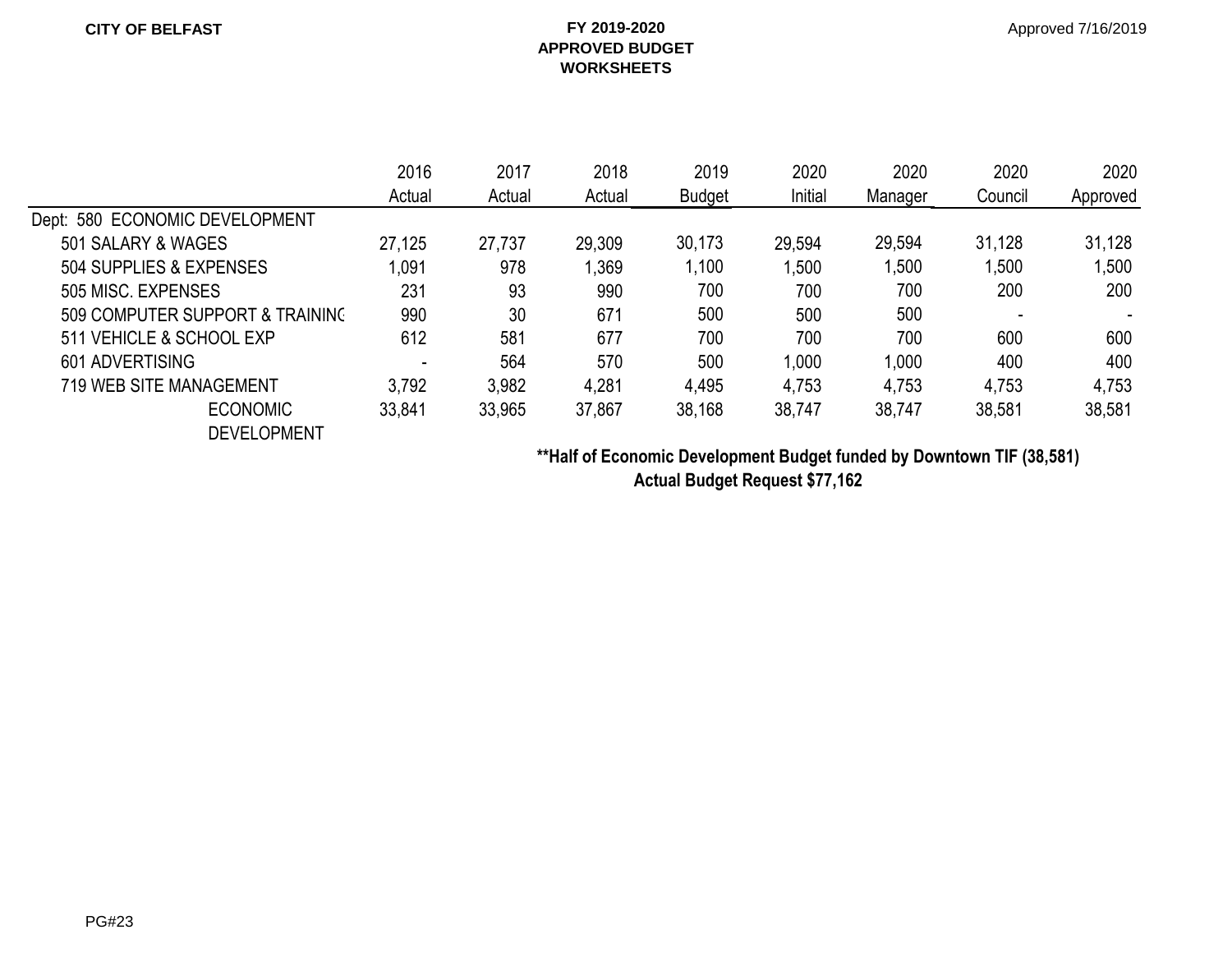|                                  | 2016    | 2017                     | 2018    | 2019          | 2020    | 2020    | 2020    | 2020     |
|----------------------------------|---------|--------------------------|---------|---------------|---------|---------|---------|----------|
|                                  | Actual  | Actual                   | Actual  | <b>Budget</b> | Initial | Manager | Council | Approved |
| Dept: 610 PARKS & RECREATION     |         |                          |         |               |         |         |         |          |
| 501 SALARY & WAGES               | 102,113 | 94,854                   | 98,441  | 104,928       | 105,100 | 105,100 | 119,718 | 119,718  |
| 503 UNSCHEDULED OVERTIME         | 2,725   | 2,615                    | 3,204   | 2,500         | 3,000   | 3,000   | 3,000   | 3,000    |
| 504 SUPPLIES & EXPENSES          | 1,241   | 753                      | 584     | 1,430         | 1,200   | 1,200   | 1,200   | 1,200    |
| 511 VEHICLE & SCHOOL EXP         | 1,619   | 2,604                    | 1,600   | 2,800         | 4,800   | 2,800   | 2,800   | 2,800    |
| 517 TELEPHONES/INTERNET          | 1,388   | 1,443                    | 1,360   | 1,488         | 1,500   | 1,500   | 1,500   | 1,500    |
| 526 GROUNDSKEEPING               | 4,323   | 4,560                    | 4,948   | 4,400         | 4,400   | 4,400   | 4,400   | 4,400    |
| 535 PURCHASE OF EQUIPMENT        | 4,008   | 4,003                    | 2,812   | 4,000         | 4,000   | 4,000   | 4,000   | 4,000    |
| 536 VEHICLE MAINTENANCE & REPAIF | 1,330   | 2,677                    | 4,605   | 1,500         | 1,500   | 1,500   | 1,500   | 1,500    |
| 537 EQUIPMENT CAP RES            | 2,000   | $\overline{\phantom{a}}$ | 2,000   | 3,500         | 30,000  | 30,000  | 28,000  | 28,000   |
| 567 GAS, OIL, GREASE & DIESEL    | 5,859   | 6,664                    | 7,967   | 5,600         | 5,800   | 5,800   | 5,800   | 5,800    |
| 580 UNIFORMS                     | 871     | 1,118                    | 1,198   | 1,440         | 1,600   | 1,600   | 1,600   | 1,600    |
| 582 PARK DIRECTOR                | 47,540  | 51,835                   | 51,725  | 57,222        | 59,600  | 57,222  | 58,367  | 58,367   |
| 583 POOL OPERATION COSTS         | 11,817  | 10,078                   | 11,112  | 10,570        | 11,000  | 11,000  | 11,000  | 11,000   |
| 584 PARK TOILET MAINTENANCE      | 4,575   | 5,928                    | 7,905   | 6,355         | 6,355   | 6,355   | 6,355   | 6,355    |
| <b>585 PARK MAINTENANCE</b>      | 40,780  | 39,695                   | 33,749  | 38,370        | 39,558  | 39,558  | 36,218  | 36,218   |
| 586 LIGHTS/KIRBY LAKE            | 349     | 369                      | 366     | 370           | 370     | 370     | 370     | 370      |
| 587 CAPITAL RES - PARKS          | 10,000  |                          |         |               |         |         |         |          |
| 588 PROGRAMMING                  | 9,440   | 12,694                   | 14,294  | 13,875        | 13,875  | 13,875  | 12,675  | 12,675   |
| <b>713 EQUIPMENT MAINTENANCE</b> | 1,809   | 2,004                    | 2,588   | 2,000         | 2,000   | 2,000   | 2,000   | 2,000    |
| PARKS&                           | 253,787 | 243,893                  | 250,458 | 262,348       | 295,658 | 291,280 | 300,503 | 300,503  |
| <b>RECREATION</b>                |         |                          |         |               |         |         |         |          |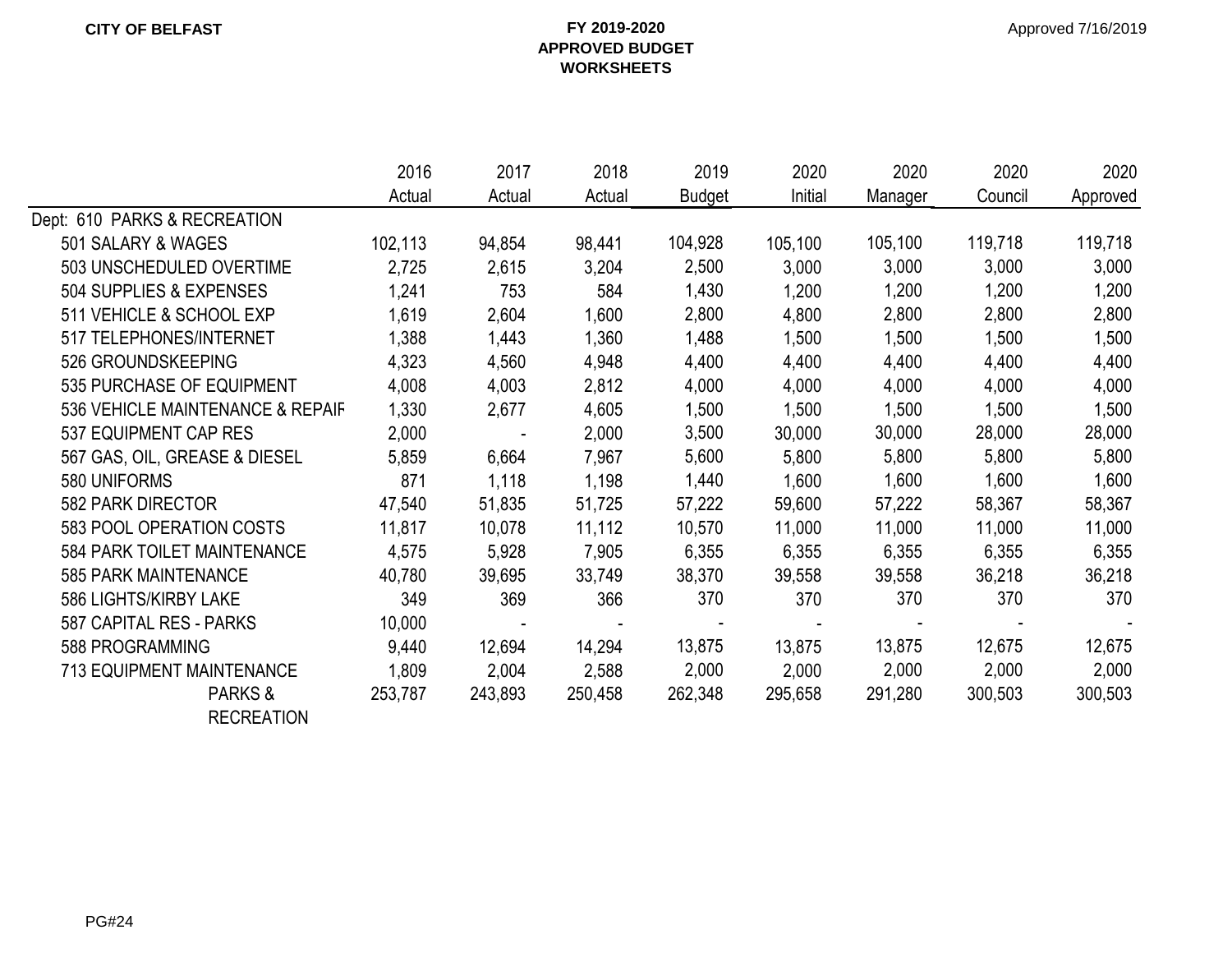|                                | 2016    | 2017    | 2018    | 2019          | 2020    | 2020    | 2020    | 2020     |
|--------------------------------|---------|---------|---------|---------------|---------|---------|---------|----------|
|                                | Actual  | Actual  | Actual  | <b>Budget</b> | Initial | Manager | Council | Approved |
| Dept: 620 BELFAST FREE LIBRARY |         |         |         |               |         |         |         |          |
| 501 SALARY & WAGES             | 346,239 | 329,257 | 345,924 | 368,111       | 363,104 | 347,104 | 370,047 | 370,047  |
| 504 SUPPLIES & EXPENSES        | 3,500   | 2,354   | 3,791   | 3,500         | 3,500   | 3,500   | 2,000   | 2,000    |
| 515 ELECTRICITY                | 21,052  | 22,901  | 21,478  | 21,000        | 21,000  | 21,000  | 21,000  | 21,000   |
| 516 HEATING FUEL               | 10,457  | 10,539  | 12,997  | 13,500        | 13,500  | 13,500  | 13,500  | 13,500   |
| 517 TELEPHONES/INTERNET        | .838    | 3,456   | 4,327   | 3,500         | 3,500   | 3,500   | 3,500   | 3,500    |
| 518 WATER                      | 2,122   | 2,122   | 2,122   | 2,125         | 2,125   | 2.125   | 2,125   | 2,125    |
| 520 BLDG MAINT, REPAIRS & MISC | 42,623  | 46,028  | 44,096  | 45,000        | 47,000  | 47,000  | 43,000  | 43,000   |
| 589 BOOK PURCHASES             | 10,181  | 12,232  | 11.359  | 11,100        | 11,100  | 11,100  |         |          |
| <b>BELFAST FREE</b><br>LIBRARY | 438,012 | 428,889 | 446,094 | 467,836       | 464,829 | 448,829 | 455,172 | 455,172  |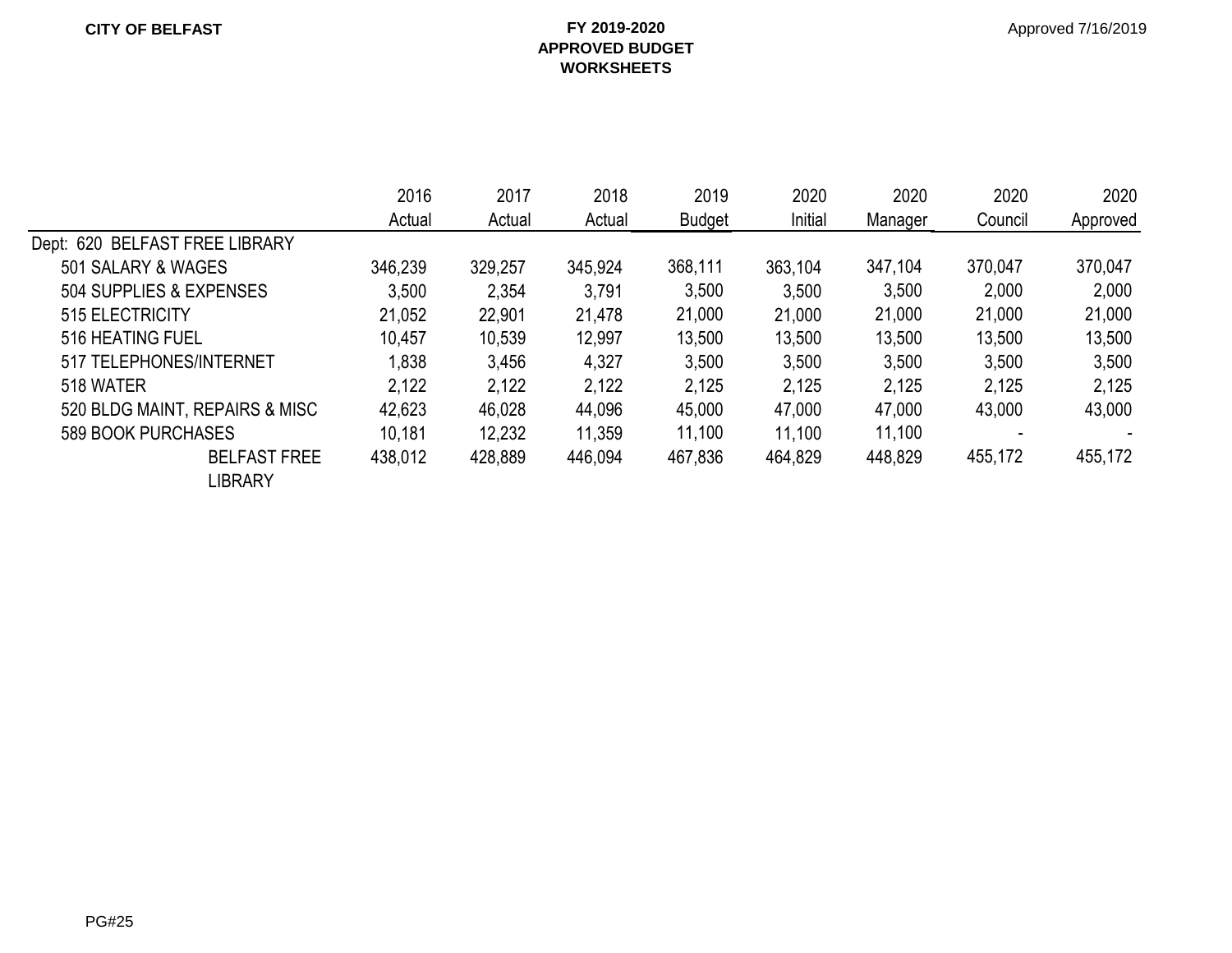|                                  | 2016    | 2017    | 2018    | 2019          | 2020    | 2020    | 2020    | 2020     |
|----------------------------------|---------|---------|---------|---------------|---------|---------|---------|----------|
|                                  | Actual  | Actual  | Actual  | <b>Budget</b> | Initial | Manager | Council | Approved |
| Dept: 630 CEMETERY               |         |         |         |               |         |         |         |          |
| 501 SALARY & WAGES               | 84,438  | 83,137  | 103,974 | 109,873       | 108,798 | 108,798 | 111,022 | 111,022  |
| 503 UNSCHEDULED OVERTIME         | 972     | 495     | 1,005   | 1,000         | 1,000   | 1,000   | 1,000   | 1,000    |
| 504 SUPPLIES & EXPENSES          | 3,595   | 5,221   | 3,896   | 5,000         | 5,250   | 5,250   | 5,000   | 5,000    |
| 515 ELECTRICITY                  | 791     | 668     | 644     | 800           | 800     | 800     | 800     | 800      |
| 516 HEATING FUEL                 | 801     | 856     | 1,193   | 1,000         | 1,000   | 1,000   | 1,000   | 1,000    |
| 517 TELEPHONES/INTERNET          | 892     | 1,063   | 943     | 950           | 950     | 950     | 950     | 950      |
| 518 WATER                        | 508     | 474     | 560     | 700           | 700     | 700     | 700     | 700      |
| 536 VEHICLE MAINTENANCE & REPAIF | 818     | 1,852   | 393     | 1,000         | 1,000   | 1,000   | 1,000   | 1,000    |
| 537 EQUIPMENT CAP RES            | 6,000   | 6,000   | 6,000   | 6,000         | 6,000   | 6,000   | 5,000   | 5,000    |
| 567 GAS, OIL, GREASE & DIESEL    | 2,351   | 2,030   | 2,052   | 3,000         | 3,000   | 3,000   | 2,700   | 2,700    |
| 590 MOWER REPAIR & MAINTENANC    | 1,816   | 1,970   | 1,591   | 1,800         | 1,800   | 1,800   | 1,300   | 1,300    |
| 591 GRAVEL & MULCH               | 2,312   | 2,272   | 2,536   | 2,000         | 2,000   | 2,000   | 2,000   | 2,000    |
| 592 TREE PLANTING & REMOVAL      | 2,000   | 2,000   | 2,000   | 2,000         | 2,000   | 2,000   | 2,000   | 2,000    |
| 593 MAINTENANCE CAP RESERVE      |         |         |         |               | 12,000  |         |         |          |
| <b>CEMETERY</b>                  | 107,294 | 108,039 | 126,787 | 135,123       | 146,298 | 134,298 | 134,472 | 134,472  |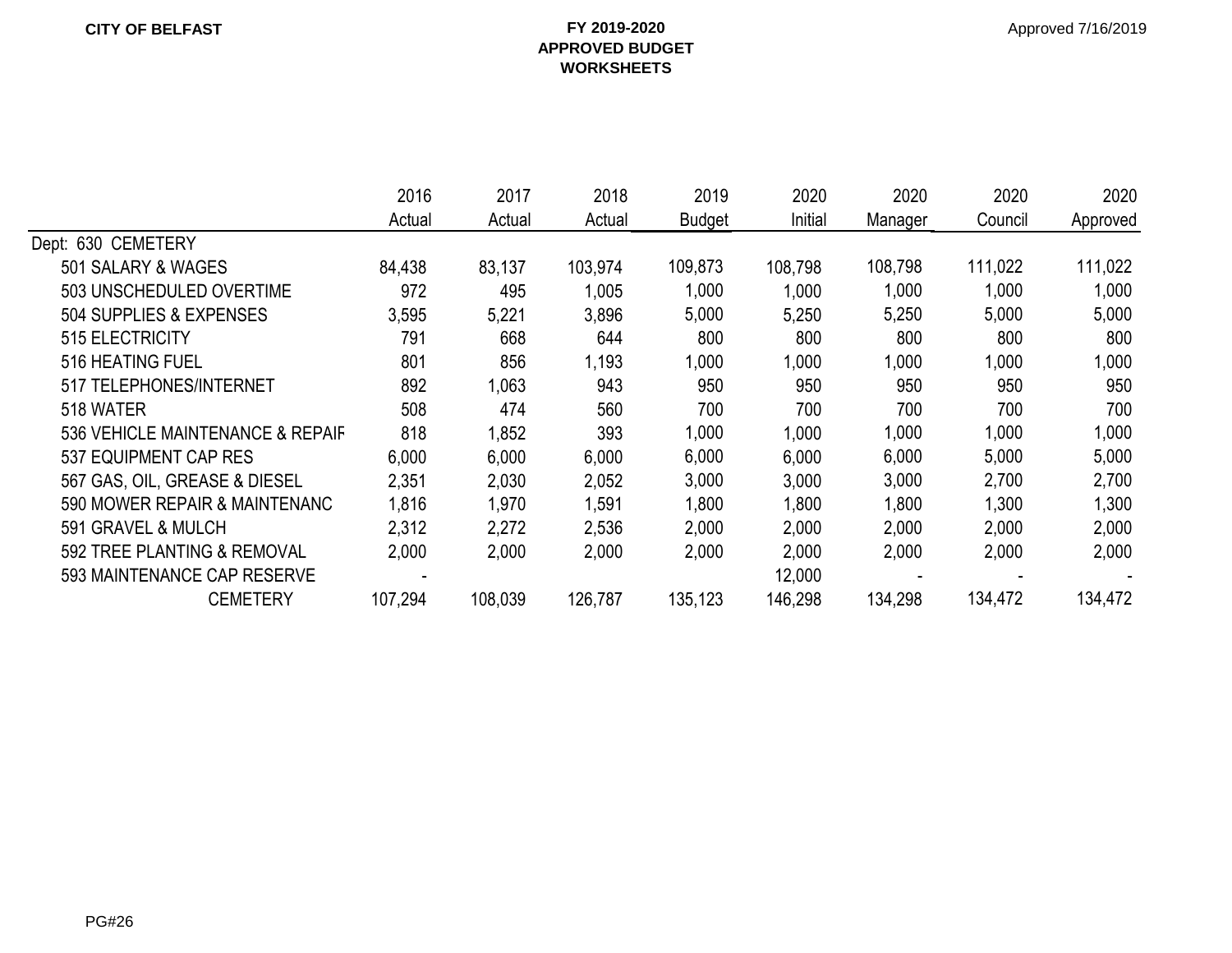#### **CITY OF BELFAST FY 2019-2020 APPROVED BUDGET WORKSHEETS**

|                                 | 2016<br>Actual | 2017<br>Actual | 2018<br>Actual | 2019<br><b>Budget</b> | 2020<br>Initial | 2020<br>Manager | 2020<br>Council | 2020<br>Approved |
|---------------------------------|----------------|----------------|----------------|-----------------------|-----------------|-----------------|-----------------|------------------|
| Dept: 640 MUNICIPAL AIRPORT     |                |                |                |                       |                 |                 |                 |                  |
| 594 AIRPORT MAINTENANCE         | 4,424          | 9,000          | 2,194          | 9,000                 | 9,000           | 9,000           | 9,000           | 9,000            |
| 595 AIRPORT RUNWAY CAP RES      | 9,000          | 9,000          | 9,000          | 9,000                 | 9,000           | 9,000           | 6,200           | 6,200            |
| 711 AIRPORT MAINTENANCE CAP RES | 3,000          | 3,000          | 3,000          | 3,000                 | 3,000           | 3,000           | 3,000           | 3,000            |
| 718 AIRPORT UTILITIES           | 9,066          | 8,229          | 7,855          | 7,000                 | 7,000           | 7,000           | 7,000           | 7,000            |
| <b>MUNICIPAL</b>                | 25,490         | 29,229         | 22,049         | 28,000                | 28,000          | 28,000          | 25,200          | 25,200           |
| <b>AIRPORT</b>                  |                |                |                |                       |                 |                 |                 |                  |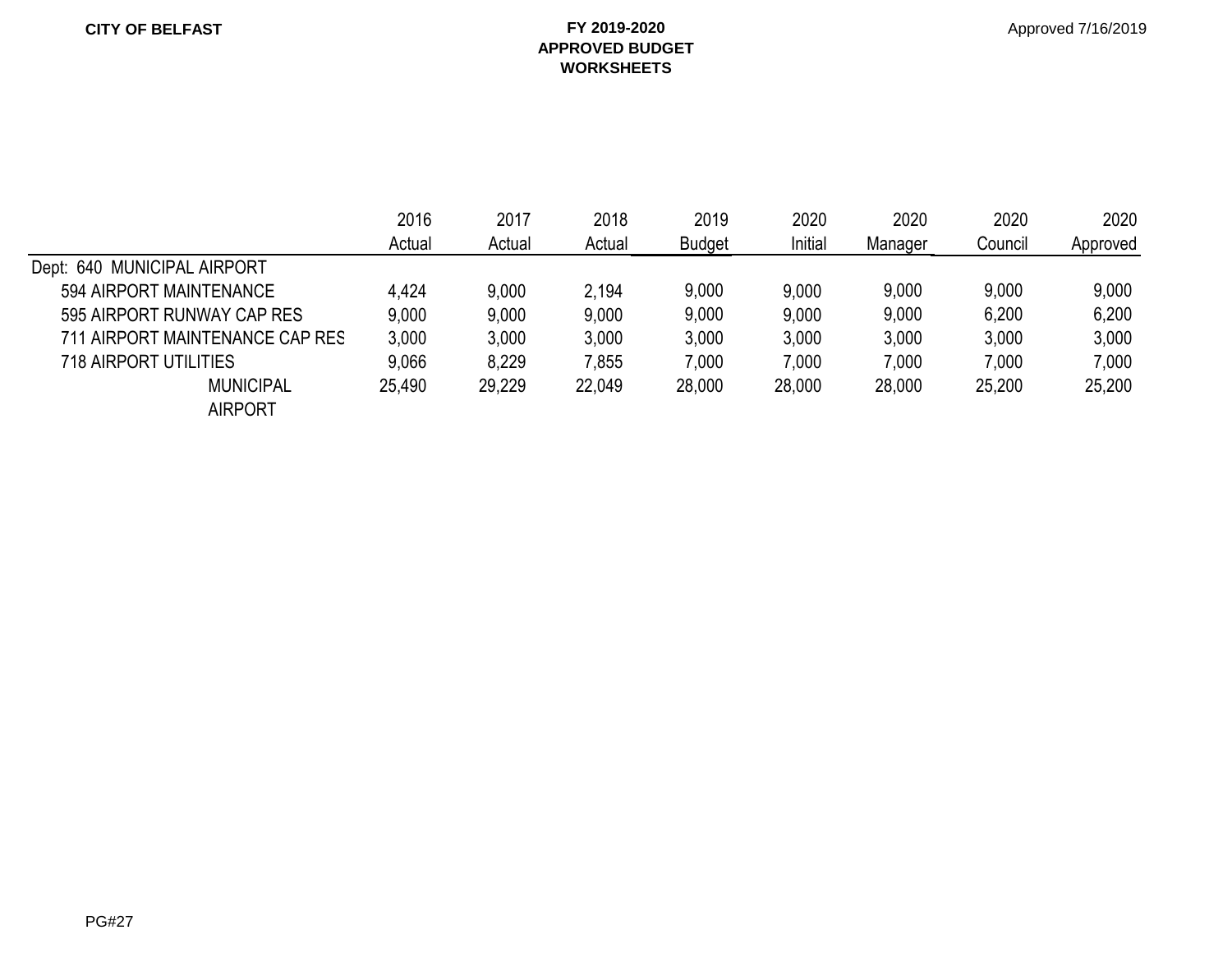#### Approved 7/16/2019

#### **APPROVED BUDGET WORKSHEETS**

|                              | 2016                     | 2017   | 2018   | 2019          | 2020    | 2020    | 2020    | 2020     |
|------------------------------|--------------------------|--------|--------|---------------|---------|---------|---------|----------|
|                              | Actual                   | Actual | Actual | <b>Budget</b> | Initial | Manager | Council | Approved |
| Dept: 650 MISC PROMOTIONAL   |                          |        |        |               |         |         |         |          |
| 596 MISC PROMOTIONAL         | 71,980                   | 64,730 | 64,730 | 32,475        | 54,600  | 29,228  | 32,875  | 32,875   |
| <b>726 CITY PROMOTIONALS</b> | $\overline{\phantom{0}}$ | 470    | 777    | 000.          | 1,000   | 900     | 1.000   | 1,000    |
| <b>MISC</b>                  | 71,980                   | 65,200 | 65,507 | 33,475        | 55,600  | 30,128  | 33,875  | 33,875   |
| <b>PROMOTIONAL</b>           |                          |        |        |               |         |         |         |          |

#### **\*\*A Portion of Misc Promotionals is funded by Downtown TIF**

|                           | 2018-2019    | 2019-2020        | 2019-2020 |
|---------------------------|--------------|------------------|-----------|
|                           | Appropriated | <b>Requested</b> | Council   |
| <b>Our Town Belfast</b>   | 40,000       | 40,000           | 40,000    |
| <b>Waterfall Arts</b>     | 10,000       | 20,000           | 10,000    |
| <b>Creative Coalition</b> | 40,000       | 45,000           | 40,000    |
|                           | 90,000       | 105,000          | 90,000    |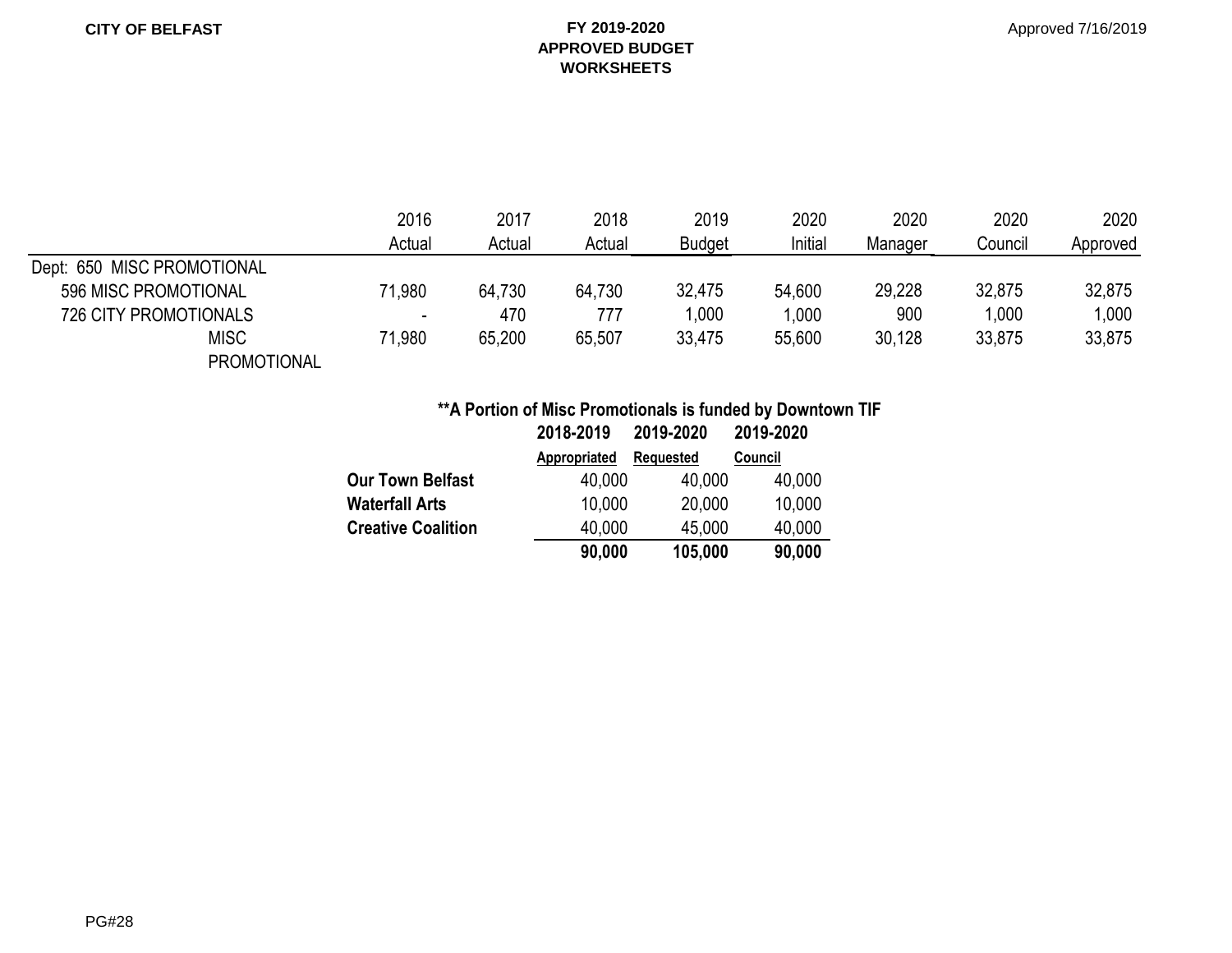|                                      | 2016    | 2017    | 2018    | 2019          | 2020    | 2020    | 2020    | 2020     |
|--------------------------------------|---------|---------|---------|---------------|---------|---------|---------|----------|
|                                      | Actual  | Actual  | Actual  | <b>Budget</b> | Initial | Manager | Council | Approved |
| Dept: 660 HARBOR                     |         |         |         |               |         |         |         |          |
| 501 SALARY & WAGES                   | 85,553  | 88,970  | 93,551  | 106,724       | 105,806 | 105,806 | 108,116 | 108,116  |
| 503 UNSCHEDULED OT                   |         | 21      | 114     |               | 500     | 500     | 500     | 500      |
| 504 SUPPLIES & EXPENSES              | 8,140   | 7,394   | 10,199  | 8,172         | 9,672   | 9,672   | 8,672   | 8,672    |
| 515 ELECTRICITY                      | 1,113   | 1,029   | 995     | 1,600         | 1,600   | 1,600   | 1,600   | 1,600    |
| 516 HEATING FUEL                     |         | 1,108   | 1,307   | 1,300         | 1,400   | 1,400   | 1,400   | 1,400    |
| 517 TELEPHONES/INTERNET              | 1,536   | 1,477   | 1,289   | 1,600         | 2,100   | 2,100   | 2,100   | 2,100    |
| 518 WATER                            | 1,058   | 1,086   | 1,215   | 1,300         | 1,300   | 1,300   | 1,300   | 1,300    |
| 597 FACILITIES & FLOAT MAINTE        | 2,372   | 2,369   | 2,076   | 2,500         | 2,500   | 2,500   | 2,500   | 2,500    |
| 598 BOAT OPERATING & MAINTENA        | ,556    | 2,697   | 1,314   | 1,700         | 1,700   | 1,700   | 1,700   | 1,700    |
| 599 MOORING REPAIRS                  | 1,640   | 515     | 2,930   | 2,000         | 2,000   | 2,000   | 3,000   | 3,000    |
| <b>600 HARBOR PROJECTS</b>           | 9,131   | 15,191  | 9,816   | 10,000        | 10,000  | 10,000  | 10,000  | 10,000   |
| <b>702 THOMPSON'S WHARF EXPENSES</b> | 7,112   | 7,161   | 7,996   | 8,300         | 8,300   | 8,300   | 7,900   | 7,900    |
| 705 FOOTBRIDGE CAPITAL RESERVE       | 5,000   | 5,000   | 5,000   | 5,000         | 5,000   | 5,000   |         |          |
| <b>709 FOOTBRIDGE MAINTENANCE</b>    |         | 196     | 381     | 1,000         | 1,000   | 1,000   | 750     | 750      |
| <b>787 HARBOR RESTROOMS</b>          | 9,550   | 11,205  | 13,440  | 13,500        | 13,500  | 13,500  | 13,500  | 13,500   |
| <b>HARBOR</b>                        | 133,761 | 145,420 | 151,623 | 164,696       | 166,378 | 166,378 | 163,038 | 163,038  |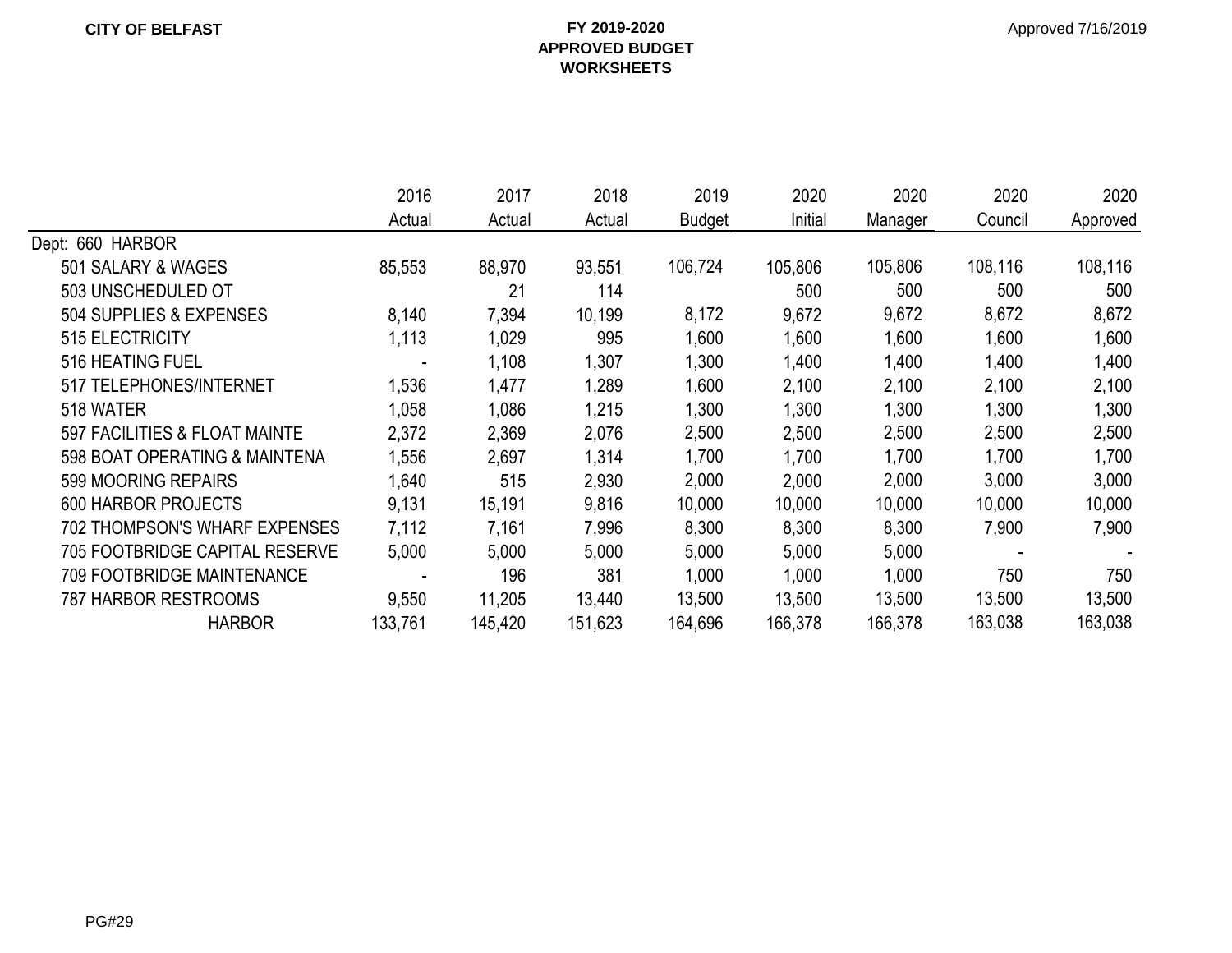|                                 | 2016    | 2017    | 2018    | 2019    | 2020    | 2020    | 2020    | 2020     |
|---------------------------------|---------|---------|---------|---------|---------|---------|---------|----------|
|                                 | Actual  | Actual  | Actual  | Budget  | Initial | Manager | Council | Approved |
| Dept: 670 PLANNING              |         |         |         |         |         |         |         |          |
| 501 SALARY & WAGES              | 208,382 | 216,114 | 220,051 | 228,878 | 226,437 | 226,437 | 230,966 | 230,966  |
| 503 UNSCHEDULED OVERTIME        | 35      | 303     | 250     | 1,000   | 1,000   | 1,000   | 1,000   | 1,000    |
| 504 SUPPLIES & EXPENSES         | 5,250   | 7,117   | 7,064   | 8,150   | 8,150   | 8,150   | 7,500   | 7,500    |
| 509 COMPUTER SUPPORT & TRAINING | 973     | 305     | 123     | 1,000   | 1,000   | 1,000   |         |          |
| 511 VEHICLE & SCHOOL EXP        | 7,926   | 8,981   | 5,895   | 8,250   | 7,500   | 7,500   | 6,500   | 6,500    |
| 601 ADVERTISING                 | 2,468   | 1,775   | 7,472   | 5,500   | 7,000   | 7,000   | 7,000   | 7,000    |
| 602 GIS SUPPORT                 | 6,425   | 5,363   | 6,450   | 7,500   | 7,500   | 7,500   | 6,500   | 6,500    |
| 603 OFFICE EQUIPMENT CAP RES    | 1,000   | 1,000   | 1,000   |         |         |         |         |          |
| <b>PLANNING</b>                 | 232,459 | 240,959 | 248,305 | 260,278 | 258,587 | 258,587 | 259,466 | 259,466  |

|                               | 2016<br>Actual           | 2017<br>Actual | 2018<br>Actual           | 2019<br><b>Budget</b> | 2020<br>Initial | 2020<br>Manager | 2020<br>Council | 2020<br>Approved |
|-------------------------------|--------------------------|----------------|--------------------------|-----------------------|-----------------|-----------------|-----------------|------------------|
| Dept: 680 PLANNING & ZONING   |                          |                |                          |                       |                 |                 |                 |                  |
| 604 ENGINEERING/PROFESSIONAL  | 150                      | 2,400          | 3.901                    | 10,000                | 10,000          |                 |                 |                  |
| 605 MID-COAST PLANNING COMMIS | ,200                     | 1,200          | $\overline{\phantom{a}}$ | ,200                  | 1,200           | ,200            | .200            | 1,200            |
| 606 ZONING BOARD OF APPEALS   | $\overline{\phantom{a}}$ | 96             |                          | 500                   | 500             | 500             | 500             | 500              |
| <b>PLANNING &amp;</b>         | ,350                     | 3,696          | 3,901                    | 11,700                | 11,700          | ,700            | ,700            | .700             |
| <b>ZONING</b>                 |                          |                |                          |                       |                 |                 |                 |                  |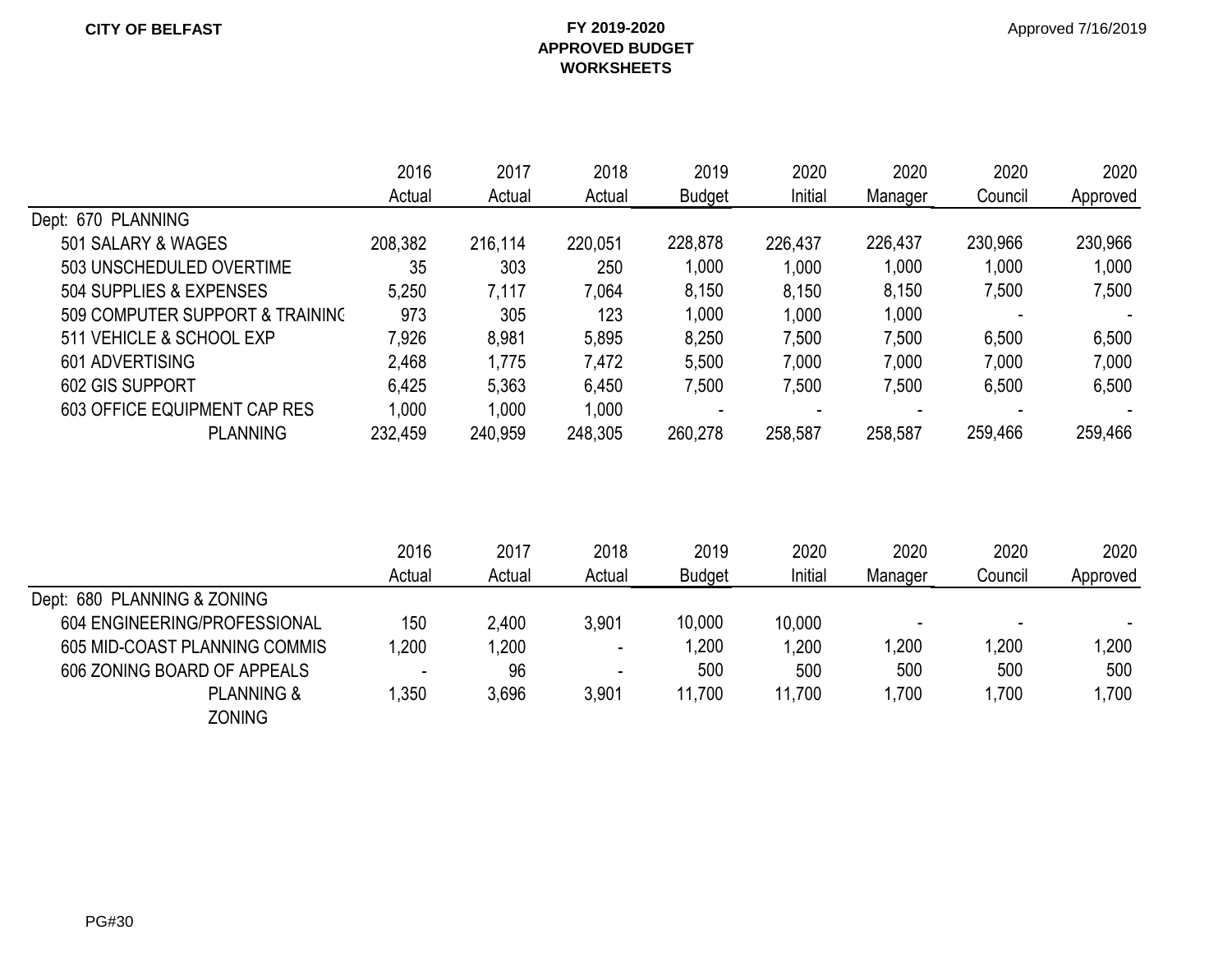|                        | 2016<br>Actual | 2017<br>Actual | 2018<br>Actual | 2019<br><b>Budget</b> | 2020<br>Initial | 2020<br>Manager | 2020<br>Council | 2020<br>Approved |
|------------------------|----------------|----------------|----------------|-----------------------|-----------------|-----------------|-----------------|------------------|
| Dept: 690 MMA DUES     |                |                |                |                       |                 |                 |                 |                  |
| 607 MMA DUES           | 7,515          | 7,663          | 7,698          | 7,698                 | 7,812           | 7,812           | 7,812           | 7,812            |
| <b>MMA DUES</b>        | 7,515          | 7,663          | 7,698          | 7,698                 | 7,812           | 7,812           | 7,812           | 7,812            |
|                        | 2016           | 2017           | 2018           | 2019                  | 2020            | 2020            | 2020            | 2020             |
|                        | Actual         | Actual         | Actual         | <b>Budget</b>         | Initial         | Manager         | Council         | Approved         |
| Dept: 700 DEBT SERVICE |                |                |                |                       |                 |                 |                 |                  |
| 608 DEBT SERVICE       | 357,761        | 232,142        | 238,003        | 422,578               | 534,151         | 534,151         | 473,136         | 473,136          |
| <b>DEBT SERVICE</b>    | 357,761        | 232,142        | 238,003        | 422,578               | 534,151         | 534,151         | 473,136         | 473,136          |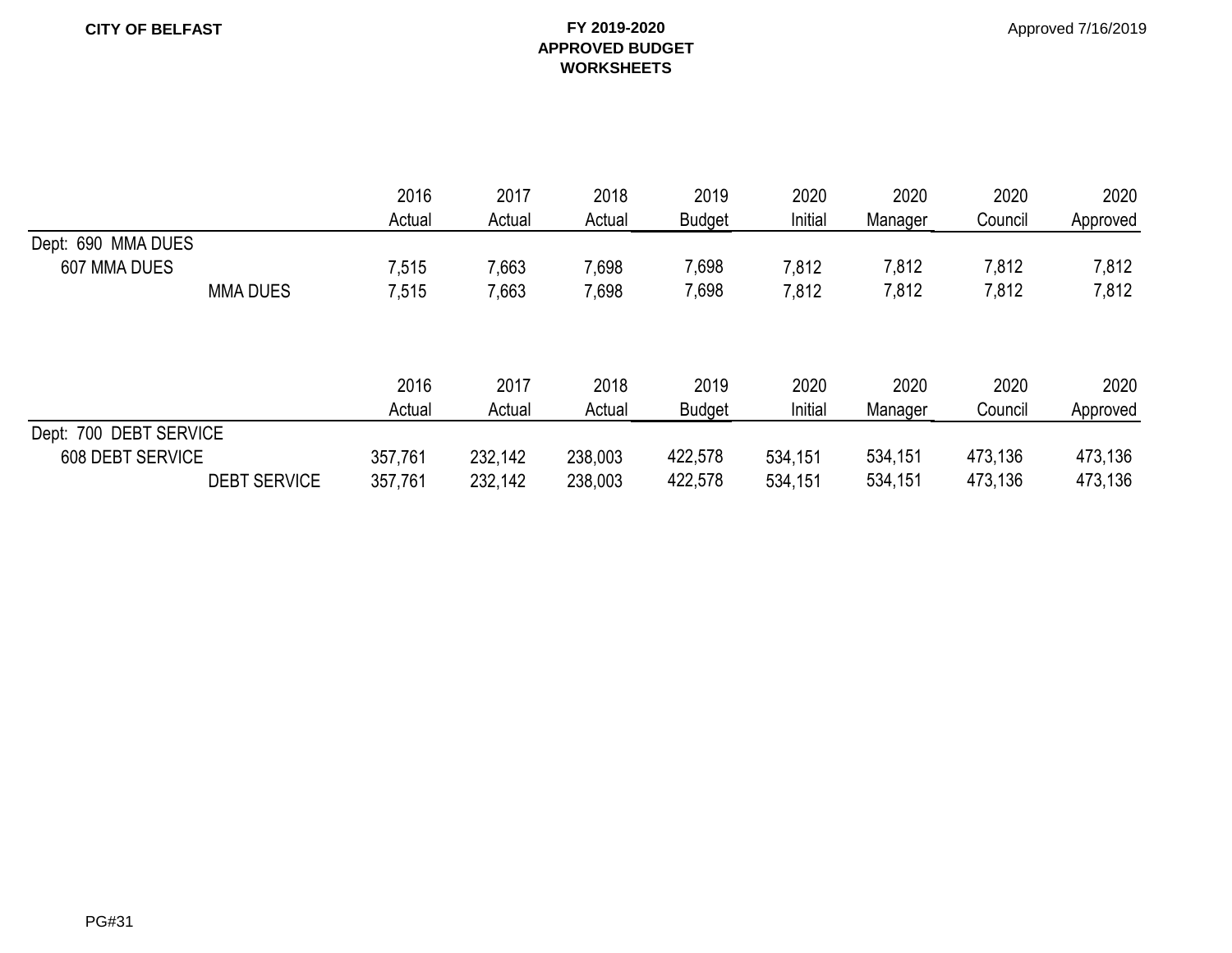Approved 7/16/2019

|                                       | 2016      | 2017      | 2018      | 2019          | 2020       | 2020       | 2020       | 2020       |
|---------------------------------------|-----------|-----------|-----------|---------------|------------|------------|------------|------------|
|                                       | Actual    | Actual    | Actual    | <b>Budget</b> | Initial    | Manager    | Council    | Approved   |
| Dept: 710 RESERVE FUND                |           |           |           |               |            |            |            |            |
| 621 RESERVE FUND                      | 100       | 100       | 100       | 100           | 100        | 100        | 100        | 100        |
| <b>RESERVE FUND</b>                   | 100       | 100       | 100       | 100           | 100        | 100        | 100        | 100        |
| <b>Department Expense Totals:</b>     | 8,840,247 | 8,700,401 | 9,194,479 | 9,794,589     | 10,373,017 | 10,031,585 | 10,071,411 | 10,071,411 |
|                                       |           |           |           |               |            |            |            |            |
|                                       | 2016      | 2017      | 2018      | 2019          | 2020       | 2020       | 2020       | 2020       |
|                                       | Actual    | Actual    | Actual    | <b>Budget</b> | Initial    | Manager    | Council    | Approved   |
| Dept: 720 Capital Projects            |           | 56,153    | 40,404    | 133,000       | 133,000    | 133,000    | 326,561    | 326,561    |
| Capital Project - Climate Change Comm |           |           |           |               |            |            | 4,000      | 4,000      |
| <b>Captital Projects</b>              |           |           |           |               |            |            | 330,561    | 330,561    |
| <b>Overall Total Expenses:</b>        | 8,840,247 | 8,756,554 | 9,234,883 | 9,927,589     | 10,506,017 | 10,164,585 | 10,401,972 | 10,401,972 |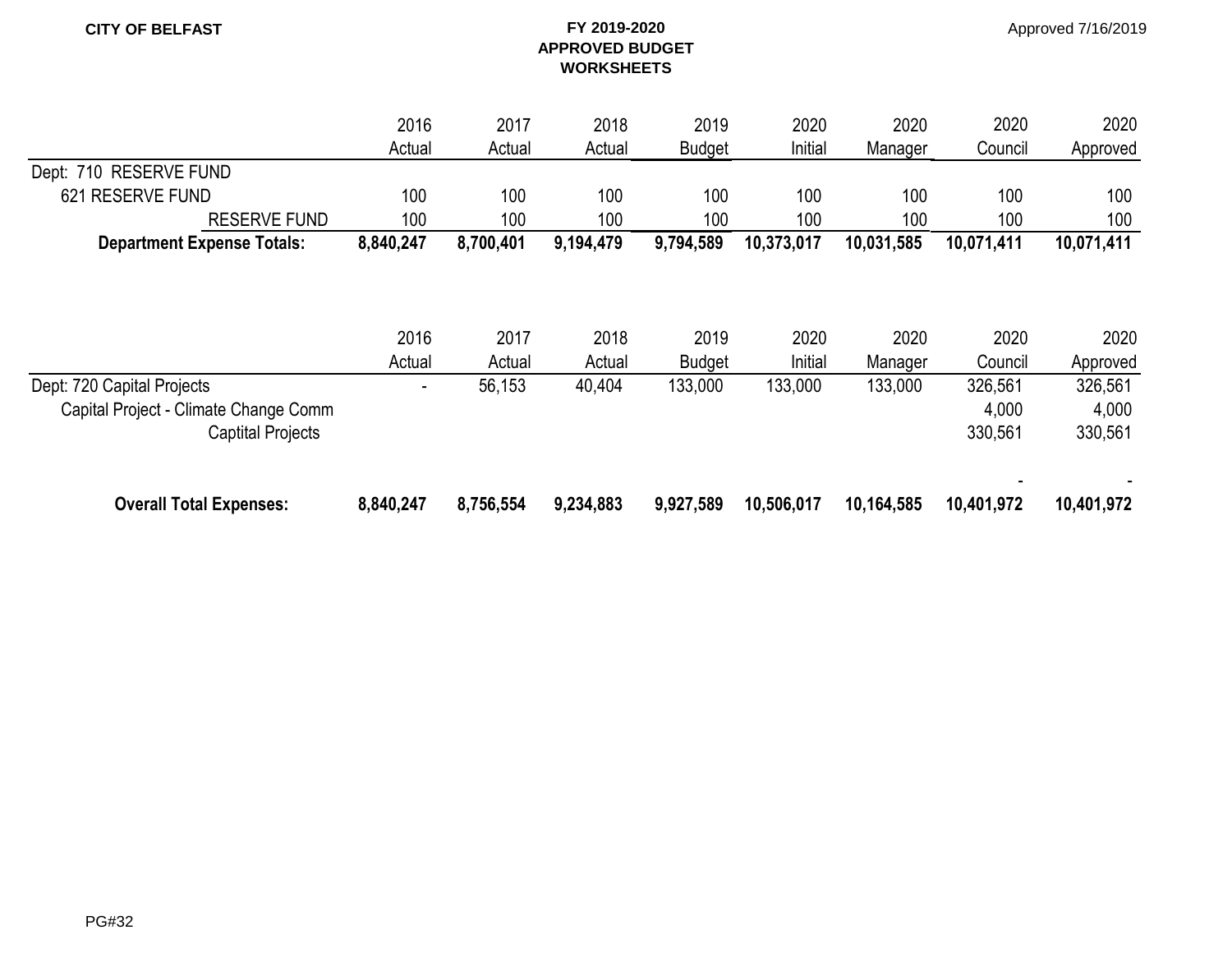#### **CITY OF BELFAST FY 2019-2020 APPROVED BUDGET WORKSHEETS**

# **CITY OF BELFAST**

| <b>ESTIMATED REVENUES</b>      | 2016      | 2017      | 2018      | 2019      | 2020      | 2020      | 2020      | 2020      |
|--------------------------------|-----------|-----------|-----------|-----------|-----------|-----------|-----------|-----------|
|                                | Actual    | Actual    | Actual    | Estimated | Initial   | Manager   | Council   | Approved  |
| Dept: 110 FINANCE              |           |           |           |           |           |           |           |           |
| 3110 EXCISE TAX                | 1,022,868 | 1,107,249 | 1,137,123 | 1,090,000 | 1,130,000 | 1,130,000 | 1,130,000 | 1,130,000 |
| 3120 CITY CLERK'S RECEIPTS     | 39,302    | 36,956    | 35,479    | 39,000    | 39,000    | 39,000    | 39,000    | 39,000    |
| 3130 SEWER LIEN FEES           | 4,907     | 5,943     | 4,600     | 5,500     | 5,500     | 5,500     | 5,500     | 5,500     |
| 3140 INTEREST RECEIPTS         | 70,488    | 73,184    | 82,030    | 69,500    | 69,500    | 69,500    | 69,500    | 69,500    |
| 3150 SEWER LIEN INTEREST       | 1,541     | 1,815     | 1,560     | 1,800     | 1,800     | 1,800     | 1,800     | 1,800     |
| 3160 AIRPORT HANGAR LEASES     | 21,301    | 51,876    | 24,639    | 26,600    | 26,600    | 26,600    | 26,600    | 26,600    |
| 3170 POLICE DEPT. RECEIPTS     | 6,688     | 6,159     | 9,397     | 8,500     | 8,500     | 8,500     | 10,000    | 10,000    |
| 3180 CEMETERY RECEIPTS & TRUST | 32,957    | 120,000   | 85,000    | 85,000    | 85,000    | 85,000    | 85,000    | 85,000    |
| 3190 FIRE DEPT. RECEIPTS       | 25,250    | 22,490    | 24,293    | 30,000    | 32,000    | 32,000    | 32,000    | 32,000    |
| 3200 AMBULANCE CONTRACTS       | 34,663    | 36,396    | 38,215    | 40,126    | 42,132    | 42,132    | 42,132    | 42,132    |
| 3210 LIBRARY TRUSTS            | 75,000    | 75,000    | 75,000    | 75,000    | 75,000    | 75,000    | 120,000   | 120,000   |
| 3230 AMBULANCE RECEIPTS        | 1,692,043 | 2,010,298 | 1,233,839 | 1,264,000 | 1,000,000 | 1,000,000 | 1,100,000 | 1,100,000 |
| 3240 AUTOMOBILE REGISTRATIONS  | 20,040    | 20,725    | 20,436    | 20,000    | 20,000    | 20,000    | 20,000    | 20,000    |
| 3250 MISC. RECEIPTS            | 283,273   | 163,411   | 39,147    | 45,500    | 45,500    | 45,500    | 42,000    | 42,000    |
| 3260 HARBOR RECEIPTS           | 128,228   | 133,723   | 133,635   | 130,000   | 134,000   | 134,000   | 134,000   | 134,000   |
| 3270 INVESTMENT FUND INTEREST  | 6,196     | 11,685    | 18,125    | 13,000    | 18,000    | 18,000    | 18,000    | 18,000    |
| 3280 SITE PLAN/SUBDIVISION/USE | 1,800     | 6,050     | 7,638     | 2,500     | 2,500     | 2,500     | 2,500     | 2,500     |
| <b>PERM</b>                    |           |           |           |           |           |           |           |           |
| 3290 SOLID WASTE RECEIPTS      | 307,738   | 295,480   | 327,951   | 322,000   | 369,000   | 369,000   | 383,000   | 383,000   |
| 3300 BOAT EXCISE TAX           | 12,292    | 10,071    | 11,999    | 10,000    | 11,000    | 11,000    | 11,000    | 11,000    |
| 3310 BOAT & RV REGISTRATIONS   | 741       | 775       | 727       | 750       | 750       | 750       | 750       | 750       |
| 3320 URIP FUNDS                | 135,372   | 134,648   | 138,004   | 136,900   | 136,900   | 136,900   | 136,900   | 136,900   |
| 3330 CODE COMPLIANCE RECEIPTS  | 49,497    | 34,131    | 74,173    | 50,000    | 50,000    | 50,000    | 50,000    | 50,000    |
| 3340 RECYCLING RECEIPTS        | 41,935    | 43,536    | 64,137    | 50,000    | 50,000    | 50,000    | 40,000    | 40,000    |